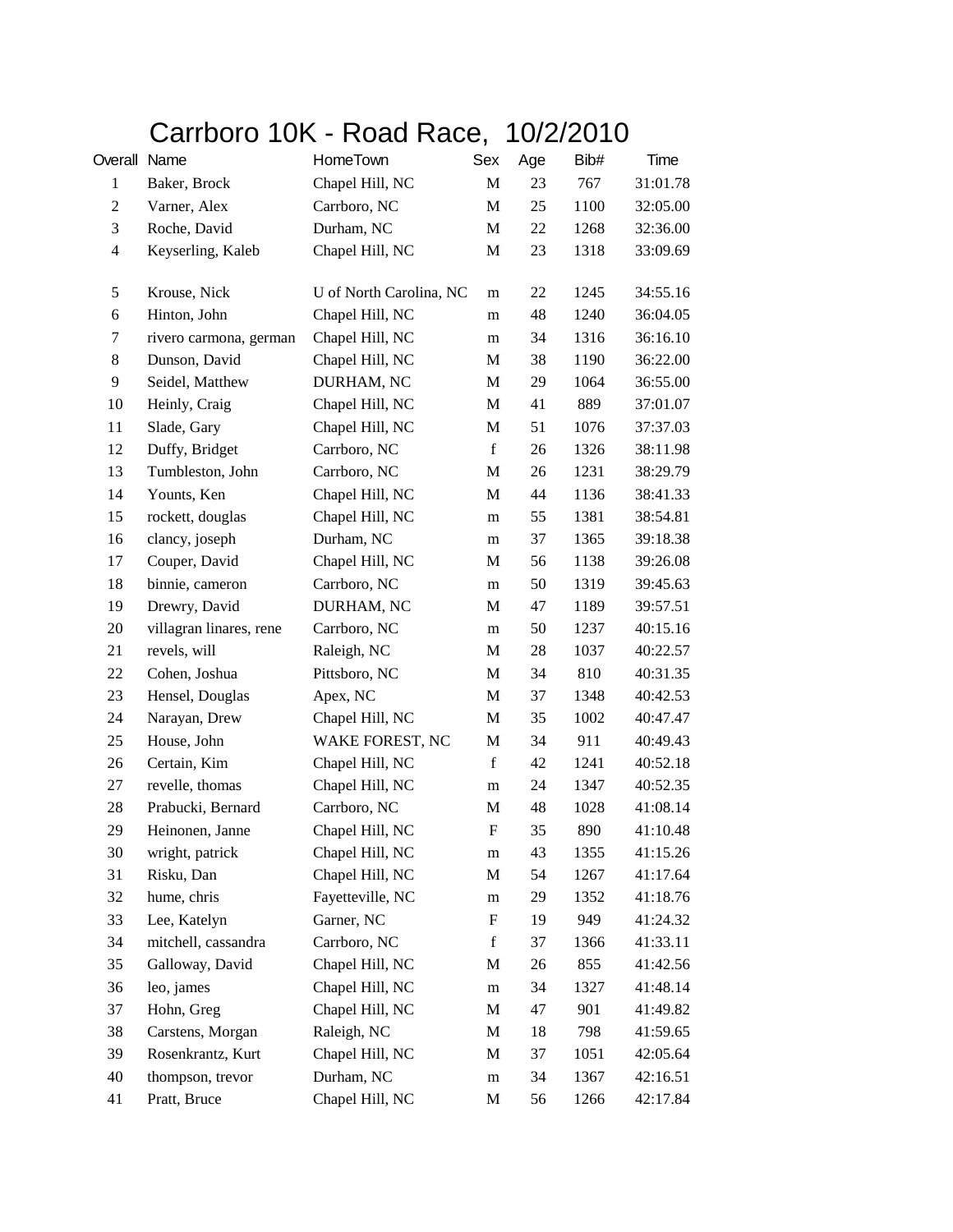| 42     | Couper, Rietta       | Chapel Hill, NC  | $\boldsymbol{\mathrm{F}}$ | 51     | 1140 | 42:20.51 |
|--------|----------------------|------------------|---------------------------|--------|------|----------|
| 43     | Diaz, Brian          | Durham, NC       | M                         | 34     | 1186 | 42:25.22 |
| 44     | Halchin, Roger       | Mebane, NC       | $\mathbf M$               | 57     | 1284 | 42:30.77 |
| 45     | McDonnell, Donald    | Chapel Hill, NC  | M                         | 49     | 1208 | 42:38.92 |
| 46     | DeMauro, Greg        | Mebane, NC       | $\mathbf M$               | 39     | 830  | 42:42.70 |
| 47     | Lewis, William       | Chapel Hill, NC  | M                         | 23     | 951  | 42:48.58 |
| 48     | sellers, don         | Siler City, NC   | M                         | 60     | 1065 | 42:53.21 |
| 49     | Akers, Charles       | Raleigh, NC      | $\mathbf M$               | 31     | 749  | 42:57.09 |
| 50     | andrews, justin      | Gaithersburg, MD | m                         | 37     | 1360 | 42:58.09 |
| 51     | Gilbert, Craig       | DURHAM, NC       | $\mathbf M$               | 51     | 859  | 43:06.09 |
| 52     | Bolon, Todd          | Chapel Hill, NC  | M                         | 44     | 784  | 43:11.99 |
| 53     | Archer, Norman       | Chapel Hill, NC  | M                         | 15     | 764  | 43:13.07 |
| 54     | Kireev, Dmitri       | Chapel Hill, NC  | $\mathbf M$               | 48     | 937  | 43:14.65 |
| 55     | Brandon, Julia       | Durham, NC       | $\boldsymbol{\mathrm{F}}$ | 38     | 1369 | 43:23.80 |
| 56     | Houck, Scott         | Chapel Hill, NC  | $\mathbf M$               | $25\,$ | 1335 | 43:28.18 |
| 57     | Koeninger, Dayna     | Durham, NC       | $\boldsymbol{\mathrm{F}}$ | 26     | 939  | 43:28.54 |
| 58     | Hale, Michael        | Carrboro, NC     | M                         | 45     | 1371 | 43:31.13 |
| 59     | laco, kathanne       | Chapel Hill, NC  | $\mathbf f$               | 22     | 1281 | 43:41.36 |
| 60     | Geil, Bob            | Chapel Hill, NC  | M                         | 33     | 857  | 43:58.07 |
| 61     | LoFrese, Todd        | Chapel Hill, NC  | $\mathbf M$               | 38     | 953  | 44:01.93 |
| 62     | Moody, Robert        | Unknown, NA      | M                         | 47     | 1315 | 44:02.23 |
| 63     | Schmidt, Blaine      | Charlotte, NC    | m                         | 43     | 1062 | 44:04.80 |
| 64     | borrayo, jorge       | Siler City, NC   | m                         | 39     | 1370 | 44:31.40 |
| 65     | Chu, David           | Durham, NC       | M                         | 28     | 1180 | 44:34.05 |
| 66     | Hussey, Jon          | Chapel Hill, NC  | $\mathbf M$               | 48     | 916  | 44:35.57 |
| 67     | Jones, Sarah         | Apex, NC         | $\boldsymbol{\mathrm{F}}$ | 32     | 927  | 44:39.83 |
| 68     | Gale, w. Patrick     | Carrboro, NC     | M                         | 36     | 1192 | 44:43.99 |
| 69     | Smith, Richard       | Chapel Hill, NC  | $\mathbf M$               | 57     | 1080 | 44:49.00 |
| $70\,$ | Cerdena, Ignacio     | Chapel Hill, NC  | M                         | 21     | 801  | 44:50.22 |
| 71     | Pohlen, Danielle     | Chapel Hill, NC  | F                         | 23     | 1023 | 44:51.43 |
| 72     | Taylor, Leigh        | Carrboro, NC     | F                         | 22     | 1089 | 44:56.10 |
| 73     | Matera, Kathy        | Chapel Hill, NC  | F                         | 47     | 963  | 44:56.22 |
| 74     | Jaspers, Ilona       | Carrboro, NC     | F                         | 41     | 922  | 45:03.89 |
| 75     | Amick, Kimberly      | Carrboro, NC     | F                         | 30     | 757  | 45:04.35 |
| 76     | thompson, stephanie  | Durham, NC       | $\mathbf f$               | 27     | 1314 | 45:04.54 |
| 77     | Northen, John        | Chapel Hill, NC  | M                         | 60     | 1010 | 45:06.14 |
| 78     | Herman-Giddens, Greg | Chapel Hill, NC  | M                         | 49     | 893  | 45:07.77 |
| 79     | Moody, Cary          | Carrboro, NC     | F                         | 35     | 989  | 45:08.57 |
| 80     | walker, craig        | Durham, NC       | m                         | 37     | 1104 | 45:11.58 |
| 81     | Nonneman, Randy      | Chapel Hill, NC  | M                         | 32     | 1008 | 45:14.63 |
| 82     | panozzo, cathy       | Carrboro, NC     | $\mathbf f$               | 28     | 1313 | 45:26.28 |
| 83     | Wolff, Michael       | DURHAM, NC       | M                         | 30     | 1124 | 45:30.59 |
| 84     | Hoerger, Tom         | Chapel Hill, NC  | M                         | 51     | 900  | 45:37.99 |
| 85     | michael, nathaniel   | Chapel Hill, NC  | m                         | 14     | 1354 | 45:40.02 |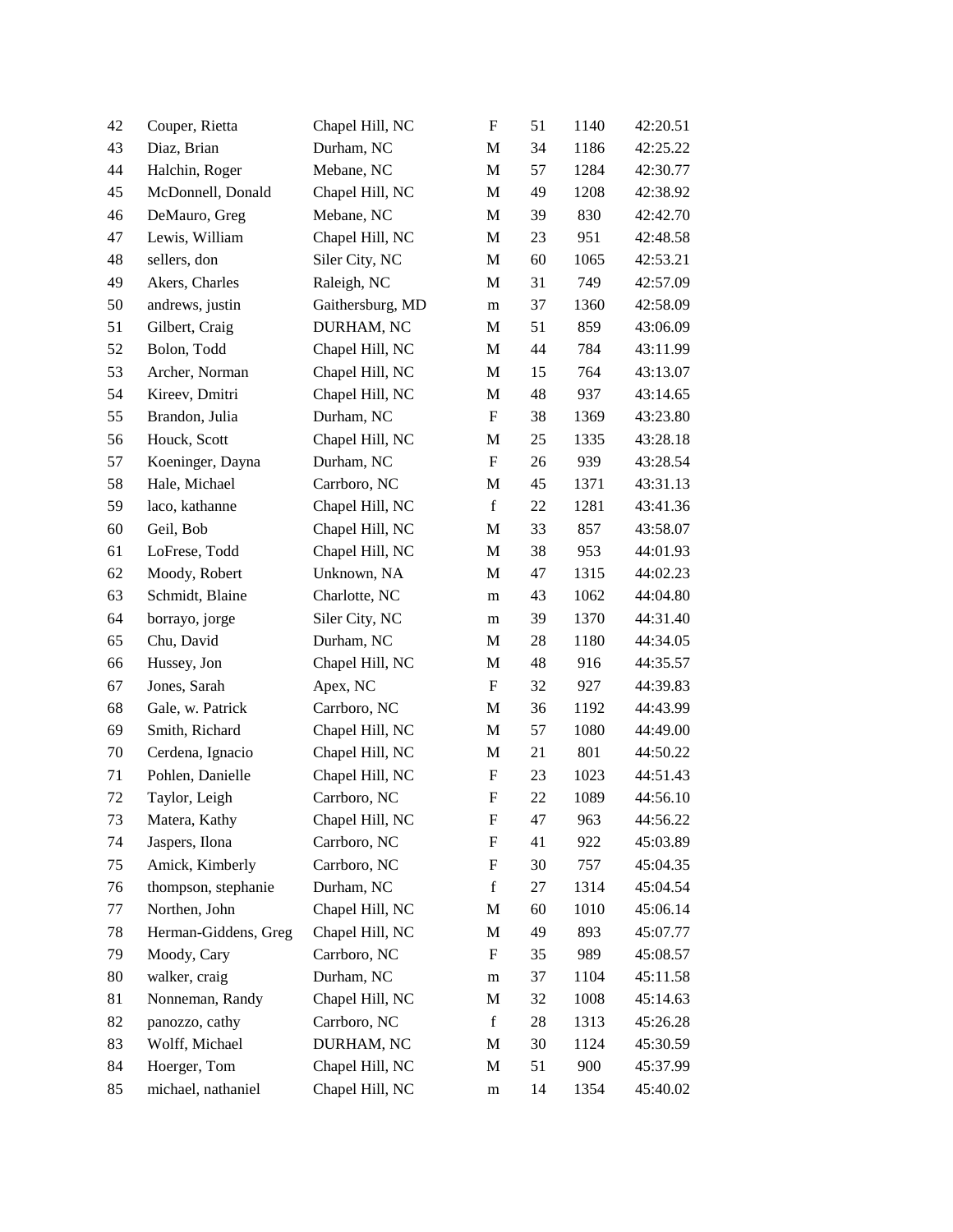| 86  | Goodwin-Brown, Hannah Carrboro, NC |                  | F                         | 25 | 865  | 45:47.32 |
|-----|------------------------------------|------------------|---------------------------|----|------|----------|
| 87  | Werden, Andrew                     | Chapel Hill, NC  | M                         | 44 | 1110 | 45:49.73 |
| 88  | Rock, Katherine                    | Durham, NC       | $\boldsymbol{\mathrm{F}}$ | 22 | 1223 | 45:50.22 |
| 89  | Davidson, Jean                     | Chapel Hill, NC  | F                         | 27 | 824  | 45:50.50 |
| 90  | Ciavatta, Dominic                  | Chapel Hill, NC  | M                         | 42 | 1146 | 46:02.20 |
| 91  | Lebo, Dana                         | Chapel Hill, NC  | $\boldsymbol{\mathrm{F}}$ | 50 | 947  | 46:14.88 |
| 92  | covington, david                   | Durham, NC       | M                         | 60 | 815  | 46:18.29 |
| 93  | Ritchie, Benjamin                  | Chapel Hill, NC  | M                         | 23 | 1042 | 46:18.64 |
| 94  | Perkins, D.J.                      | Chapel Hill, NC  | M                         | 25 | 1344 | 46:20.64 |
| 95  | Pointer, Joey                      | Chapel Hill, NC  | M                         | 32 | 1359 | 46:28.59 |
| 96  | Callanan, Bob                      | Chapel Hill, NC  | M                         | 45 | 1373 | 46:29.69 |
| 97  | Lieb, Jason                        | Carrboro, NC     | M                         | 38 | 952  | 46:31.91 |
| 98  | Markham, Anthony                   | Sanford, NC      | M                         | 33 | 1141 | 46:33.12 |
| 99  | Gillaspy, Thomas                   | Raleigh, NC      | M                         | 45 | 861  | 46:35.74 |
| 100 | Rose, Eli                          | Chapel Hill, NC  | M                         | 12 | 1048 | 46:35.86 |
| 101 | Chopas, James                      | Chapel Hill, NC  | M                         | 44 | 1161 | 46:46.10 |
| 102 | Wilkinson, Kari                    | Mebane, NC       | $\boldsymbol{\mathrm{F}}$ | 49 | 1152 | 46:49.53 |
| 103 | Renn, Jennifer                     | Chapel Hill, NC  | $\boldsymbol{\mathrm{F}}$ | 31 | 1035 | 46:49.54 |
| 104 | Taylor, Ken                        | Chapel Hill, NC  | M                         | 47 | 1227 | 46:50.01 |
| 105 | Hotelling, Jim                     | Chapel Hill, NC  | M                         | 63 | 1242 | 46:52.81 |
| 106 | walters, kevin                     | Hillsborough, NC | m                         | 31 | 1322 | 46:56.81 |
| 107 | Jones, Lisa                        | Chapel Hill, NC  | F                         | 34 | 926  | 46:59.51 |
| 108 | SMOLENS, MAX                       | Carrboro, NC     | M                         | 29 | 1081 | 47:00.35 |
| 109 | Horta, Carla                       | Chapel Hill, NC  | F                         | 30 | 909  | 47:05.86 |
| 110 | fitch, christy                     | Raleigh, NC      | F                         | 26 | 851  | 47:09.89 |
| 111 | Fines, Jessica                     | Chapel Hill, NC  | F                         | 28 | 1255 | 47:11.14 |
| 112 | hammersticks, john                 | Chapel Hill, NC  | m                         | 23 | 1364 | 47:11.23 |
| 113 | Riek, Remus (Jim)                  | Carrboro, NC     | M                         | 45 | 1040 | 47:14.18 |
| 114 | Dempsey, Molly                     | Chapel Hill, NC  | F                         | 49 | 831  | 47:16.68 |
| 115 | Rao-Dayton, Sheila                 | Carrboro, NC     | $\mathbf f$               | 39 | 1220 | 47:18.84 |
| 116 | Mader, John                        | Chapel Hill, NC  | M                         | 53 | 1310 | 47:20.11 |
| 117 | Versprille, Adam                   | Chapel Hill, NC  | M                         | 22 | 1102 | 47:23.59 |
| 118 | mews, randy                        | Raleigh, NC      | ${\rm m}$                 | 46 | 980  | 47:24.01 |
| 119 | Kelm, Matthew                      | Carrboro, NC     | M                         | 29 | 933  | 47:35.11 |
| 120 | roeber, reagan                     | Carrboro, NC     | $\mathbf f$               | 12 | 1378 | 47:39.78 |
| 121 | Williams, Christianna              | Chapel Hill, NC  | $\boldsymbol{F}$          | 46 | 1122 | 47:39.82 |
| 122 | Irizarry, Michael                  | Chapel Hill, NC  | M                         | 44 | 1376 | 47:40.82 |
| 123 | Valentine, Jason                   | Durham, NC       | M                         | 32 | 1099 | 47:41.16 |
| 124 | Markowitz, Geoffrey                | Durham, NC       | M                         | 25 | 961  | 47:46.40 |
| 125 | hermann, tara                      | DURHAM, NC       | $\mathbf f$               | 29 | 1345 | 47:48.50 |
| 126 | Young, Timothy                     | Durham, NC       | M                         | 34 | 1135 | 47:48.70 |
| 127 | Robertson, David                   | Reidsville, NC   | M                         | 34 | 1222 | 47:49.66 |
| 128 | Matson, Abby                       | Chapel Hill, NC  | F                         | 25 | 964  | 47:50.37 |
| 129 | Merron, Jeffrey                    | Chapel Hill, NC  | M                         | 48 | 978  | 47:53.91 |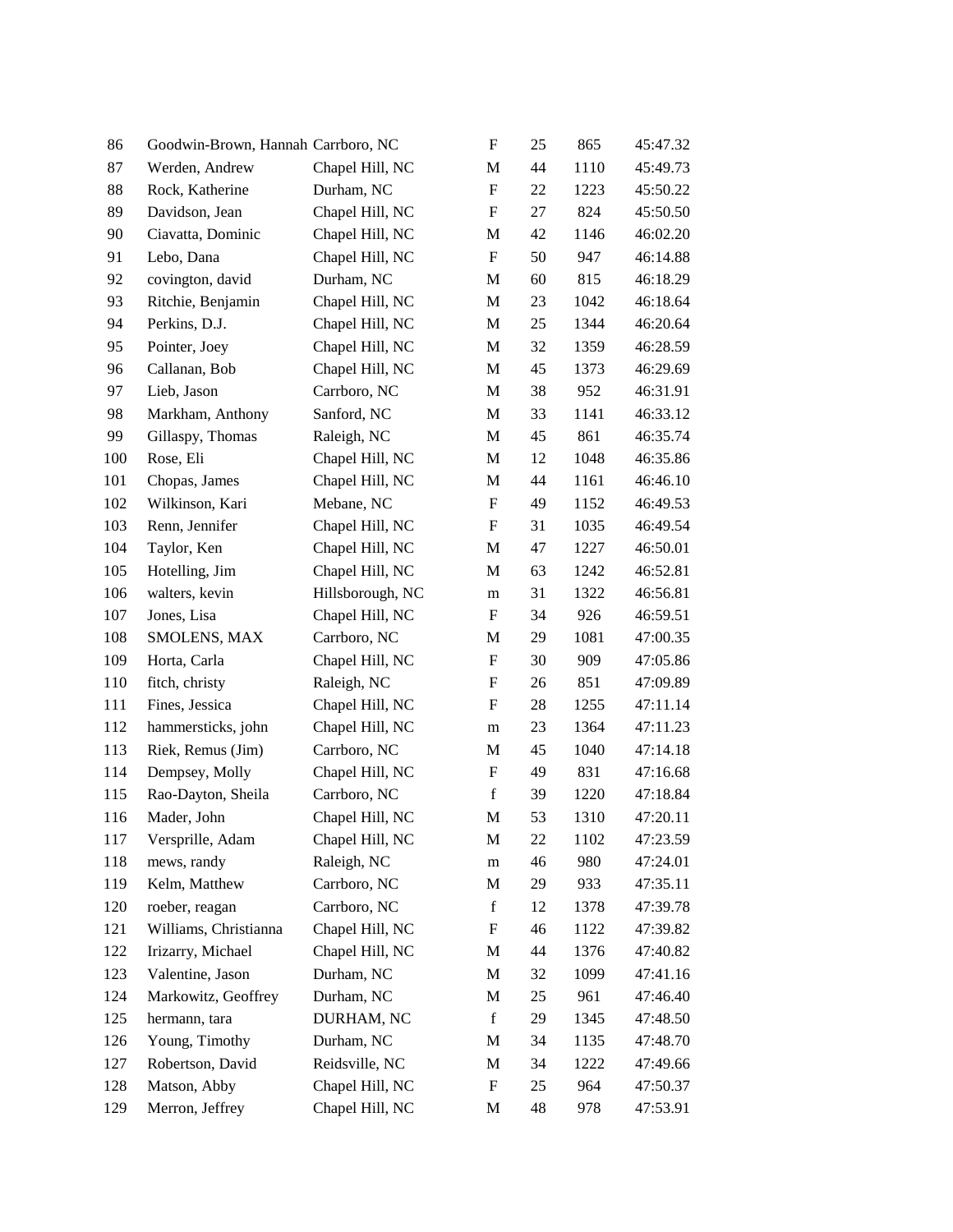| 130 | kimball, meredith     | Carrboro, NC     | $\mathbf f$               | 25 | 1384 | 47:57.42 |
|-----|-----------------------|------------------|---------------------------|----|------|----------|
| 131 | Lucente, Stephen      | Carrboro, NC     | M                         | 50 | 954  | 48:06.69 |
| 132 | Gualtieri-Reed, Riley | Chapel Hill, NC  | $\mathbf M$               | 13 | 1288 | 48:09.02 |
| 133 | Gualtiere-Reed, Liz   | Chapel Hill, NC  | $\boldsymbol{\mathrm{F}}$ | 42 | 1287 | 48:14.28 |
| 134 | Metrey, Daniel        | Blacksburg, Va   | M                         | 39 | 979  | 48:15.35 |
| 135 | sharpe, alan          | Snow Camp, NC    | m                         | 39 | 1278 | 48:28.09 |
| 136 | wilkinson, michael    | Mebane, NC       | m                         | 50 | 1153 | 48:31.37 |
| 137 | Duronio, Bob          | Chapel Hill, NC  | M                         | 45 | 839  | 48:33.85 |
| 138 | flickinger, chad      | Durham, NC       | m                         | 31 | 1299 | 48:35.02 |
| 139 | bailey, dan           | Wendell, NC      | m                         | 46 | 1346 | 48:37.60 |
| 140 | Kauftheil, Randy      | Chapel Hill, NC  | M                         | 52 | 931  | 48:39.67 |
| 141 | Kohrman, Richard      | Mebane, NC       | M                         | 62 | 1159 | 48:40.14 |
| 142 | Brouwer, Emily        | Chapel Hill, NC  | $\boldsymbol{\mathrm{F}}$ | 34 | 1173 | 48:45.75 |
| 143 | Tompkins, Patrick     | Chapel Hill, NC  | M                         | 25 | 1229 | 48:46.40 |
| 144 | Gordek, Harper        | Durham, NC       | M                         | 33 | 866  | 48:49.20 |
| 145 | Lehman, Dan           | Carrboro, NC     | M                         | 47 | 950  | 48:58.75 |
| 146 | Storrow, Joel         | Asheville, NC    | M                         | 52 | 1307 | 48:59.72 |
| 147 | charles, lora         | DURHAM, NC       | $\boldsymbol{\mathrm{F}}$ | 38 | 803  | 49:01.28 |
| 148 | Adams, Jennifer       | Pittsboro, NC    | F                         | 34 | 748  | 49:04.98 |
| 149 | Chesser, Susan        | Durham, NC       | $\boldsymbol{\mathrm{F}}$ | 47 | 804  | 49:06.05 |
| 150 | Nolting, Jessica      | Chapel Hill, NC  | $\boldsymbol{\mathrm{F}}$ | 14 | 1007 | 49:07.90 |
| 151 | Espenschied, Scott    | Durham, NC       | M                         | 23 | 846  | 49:10.49 |
| 152 | Kelly, Buddy          | Chapel Hill, NC  | M                         | 49 | 1200 | 49:11.80 |
| 153 | Rosenberg, Nora       | Carrboro, NC     | F                         | 31 | 1269 | 49:11.87 |
| 154 | Vitt, Jim             | Carrboro, NC     | M                         | 42 | 1302 | 49:14.46 |
| 155 | Holland, Victor       | Mebane, NC       | $\mathbf M$               | 33 | 905  | 49:18.64 |
| 156 | Christian, Holly      | Chapel Hill, NC  | $\boldsymbol{\mathrm{F}}$ | 59 | 1317 | 49:22.09 |
| 157 | Clark, Anne           | Chapel Hill, NC  | $\boldsymbol{\mathrm{F}}$ | 44 | 807  | 49:35.06 |
| 158 | Deguzman, Felipe      | Chapel Hill, NC  | M                         | 41 | 828  | 49:35.07 |
| 159 | Shelton, Ken          | Chapel Hill, NC  | $\mathbf M$               | 54 | 1224 | 49:39.11 |
| 160 | Klatte, Gretchen      | Carrboro, NC     | $\boldsymbol{\mathrm{F}}$ | 24 | 938  | 49:44.17 |
| 161 | Cannon, Laura         | Chapel Hill, NC  | F                         | 24 | 1178 | 49:44.25 |
| 162 | Holloway, Hunter      | Chapel Hill, NC  | M                         | 21 | 906  | 49:52.23 |
| 163 | Evans, Elizabeth      | Chapel Hill, NC  | $\boldsymbol{F}$          | 30 | 847  | 49:53.96 |
| 164 | Wilkins, Jerry        | Hurdle Mills, NC | M                         | 49 | 1120 | 49:54.87 |
| 165 | Hannan, Hannah        | Chapel Hill, NC  | $\boldsymbol{\mathrm{F}}$ | 44 | 1256 | 50:02.97 |
| 166 | Halvorson, Eric       | Chapel Hill, NC  | M                         | 40 | 872  | 50:07.56 |
| 167 | Cross, Maria          | Chapel Hill, NC  | $\boldsymbol{\mathrm{F}}$ | 40 | 818  | 50:15.27 |
| 168 | White, Adam           | Durham, NC       | M                         | 34 | 1112 | 50:17.58 |
| 169 | Grooms, Todd          | Hillsborough, NC | m                         | 37 | 1382 | 50:21.38 |
| 170 | Whitmire, Pasha       | Raleigh, NC      | M                         | 20 | 1233 | 50:25.93 |
| 171 | ruiz martinez, jose   | Chapel Hill, NC  | m                         | 34 | 1055 | 50:26.79 |
| 172 | campbell, christian   | Pittsboro, NC    | m                         | 42 | 1277 | 50:27.58 |
| 173 | Young, Kelly          | Chapel Hill, NC  | F                         | 35 | 1324 | 50:30.62 |
|     |                       |                  |                           |    |      |          |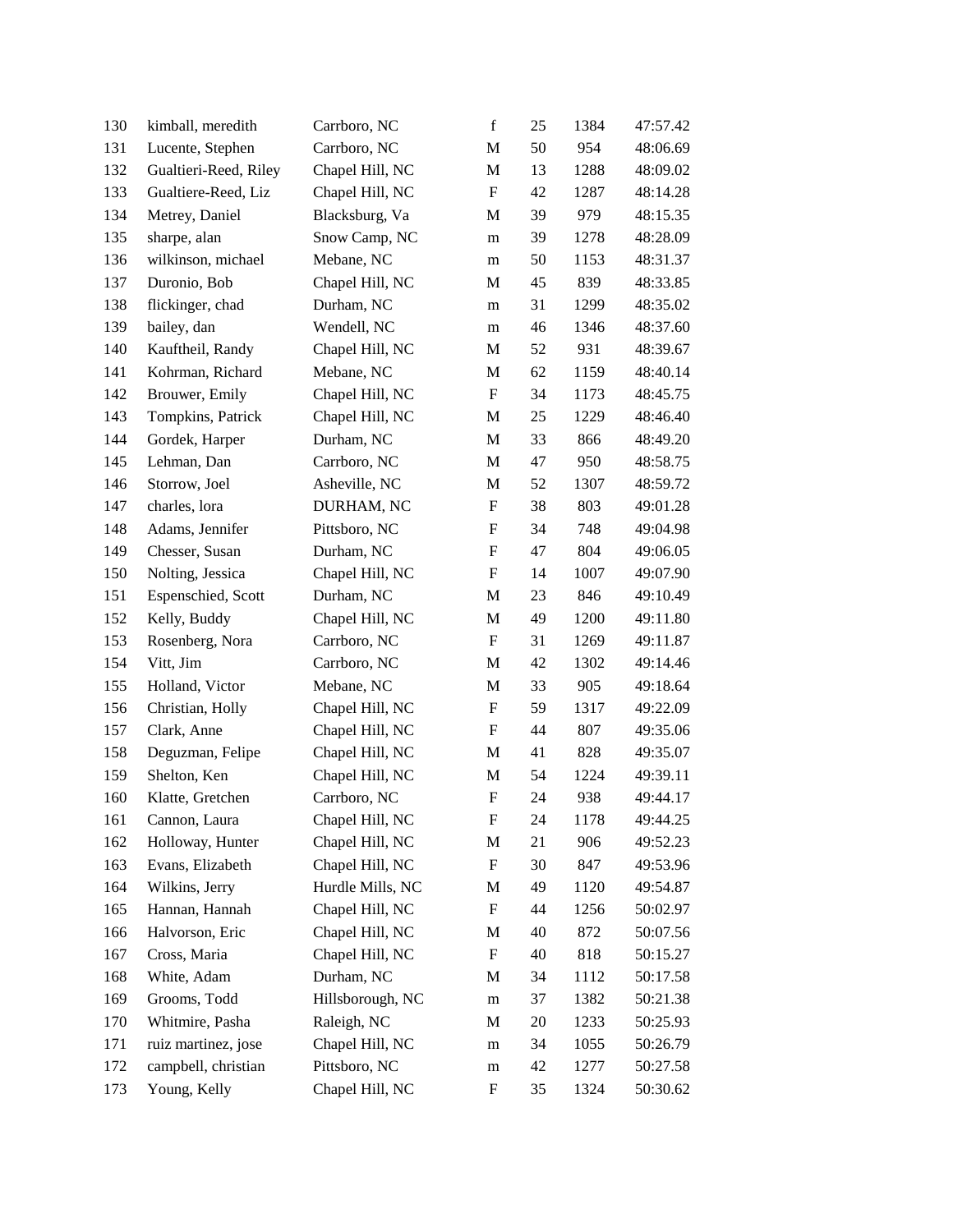| 174 | <b>BARKER, BEN</b>  | Durham, NC       | M                         | 40 | 1169 | 50:35.13 |
|-----|---------------------|------------------|---------------------------|----|------|----------|
| 175 | tennant, emily      | Cary, NC         | $\mathbf f$               | 22 | 1157 | 50:35.86 |
| 176 | Russell, Brian      | Raleigh, NC      | $\mathbf M$               | 52 | 1056 | 50:36.46 |
| 177 | Meyer, Jaye         | Chapel Hill, NC  | $\boldsymbol{\mathrm{F}}$ | 49 | 1210 | 50:42.44 |
| 178 | Dayton, Paul        | Carrboro, NC     | m                         | 37 | 1185 | 50:43.22 |
| 179 | Mazzocchi, Jay      | Chapel Hill, NC  | M                         | 51 | 1350 | 50:54.20 |
| 180 | Copeland, William   | Cary, NC         | M                         | 50 | 1182 | 50:56.77 |
| 181 | Chesser, William    | Durham, NC       | $\mathbf M$               | 47 | 805  | 50:57.56 |
| 182 | Mitchell, Roger     | Carrboro, NC     | M                         | 60 | 1211 | 50:57.76 |
| 183 | Reisinger, Deb      | Chapel Hill, NC  | $\boldsymbol{\mathrm{F}}$ | 41 | 1034 | 50:59.42 |
| 184 | Holland, Holly      | Chapel Hill, NC  | $\boldsymbol{\mathrm{F}}$ | 48 | 904  | 51:01.29 |
| 185 | Jacobs Kenyon, Anne | Efland, NC       | F                         | 39 | 1258 | 51:04.89 |
| 186 | Weeks, Kevin        | Carrboro, NC     | M                         | 46 | 1107 | 51:05.29 |
| 187 | Sarratt, Wendy      | Chapel Hill, NC  | $\boldsymbol{\mathrm{F}}$ | 37 | 1060 | 51:05.58 |
| 188 | ames, natalie       | Chapel Hill, NC  | F                         | 42 | 756  | 51:11.00 |
| 189 | Carlstein, Ed       | Chapel Hill, NC  | $\mathbf M$               | 52 | 1280 | 51:12.04 |
| 190 | Clossick, Tina      | Chapel Hill, NC  | $\boldsymbol{\mathrm{F}}$ | 39 | 1385 | 51:12.90 |
| 191 | Mortensen, Brittany | Chapel Hill, NC  | $\boldsymbol{\mathrm{F}}$ | 26 | 1212 | 51:13.38 |
| 192 | Bachman, Jennifer   | Bahama, NC       | F                         | 44 | 766  | 51:14.51 |
| 193 | Powers, Ty          | DURHAM, NC       | M                         | 37 | 1217 | 51:19.55 |
| 194 | Lutz, Alejandro     | Durham, NC       | M                         | 41 | 956  | 51:20.89 |
| 195 | Staley, David       | Hillsborough, NC | M                         | 26 | 1244 | 51:33.17 |
| 196 | Eldred, Tracy       | Carrboro, NC     | $\boldsymbol{\mathrm{F}}$ | 40 | 840  | 51:34.19 |
| 197 | ziechmann, robert   | Raleigh, NC      | m                         | 23 | 1236 | 51:37.60 |
| 198 | Ames, Milly         | Chapel Hill, NC  | F                         | 12 | 755  | 51:37.71 |
| 199 | Runkle, Paul        | Chapel Hill, NC  | M                         | 45 | 1329 | 51:40.37 |
| 200 | Holaday, Chris      | Leesburg, NC     | M                         | 44 | 902  | 51:41.47 |
| 201 | Rives, Don          | Chapel Hill, NC  | M                         | 49 | 1043 | 51:42.89 |
| 202 | White, Amy          | Durham, NC       | F                         | 33 | 1113 | 51:44.02 |
| 203 | Reed, Linda         | Chapel Hill, NC  | F                         | 55 | 1221 | 51:49.19 |
| 204 | Hawley, Dawna       | Chapel Hill, NC  | F                         | 40 | 886  | 51:50.15 |
| 205 | staines, sarah      | Gambrills, MD    | f                         | 27 | 1357 | 51:51.48 |
| 206 | baker, caleb        | Mebane, NC       | m                         | 34 | 1167 | 51:53.83 |
| 207 | Cavanaugh, Mark     | Chapel Hill, NC  | m                         | 37 | 800  | 51:55.24 |
| 208 | Carson, Fowler      | Washington, DC   | F                         | 25 | 1251 | 51:56.38 |
| 209 | Alzona, Lizabeth    | Chapel Hill, NC  | F                         | 44 | 1165 | 52:02.39 |
| 210 | Hessling, Peter     | Durham, NC       | M                         | 58 | 894  | 52:03.47 |
| 211 | Moulder, Katie      | Hillsborough, NC | $\boldsymbol{\mathrm{F}}$ | 38 | 1262 | 52:11.75 |
| 212 | Ollila, David       | Chapel Hill, NC  | M                         | 46 | 1012 | 52:11.92 |
| 213 | Coulter, Mark       | Chapel Hill, NC  | M                         | 52 | 1183 | 52:13.99 |
| 214 | Padilla, Ricardo    | DURHAM, NC       | M                         | 40 | 1016 | 52:15.46 |
| 215 | Porter, Greg        | Carrboro, NC     | M                         | 48 | 1025 | 52:15.46 |
| 216 | meeks, jim          | Mebane, NC       | m                         | 40 | 1356 | 52:15.85 |
| 217 | Damman, Robb        | Durham, NC       | ${\rm m}$                 | 39 | 823  | 52:16.46 |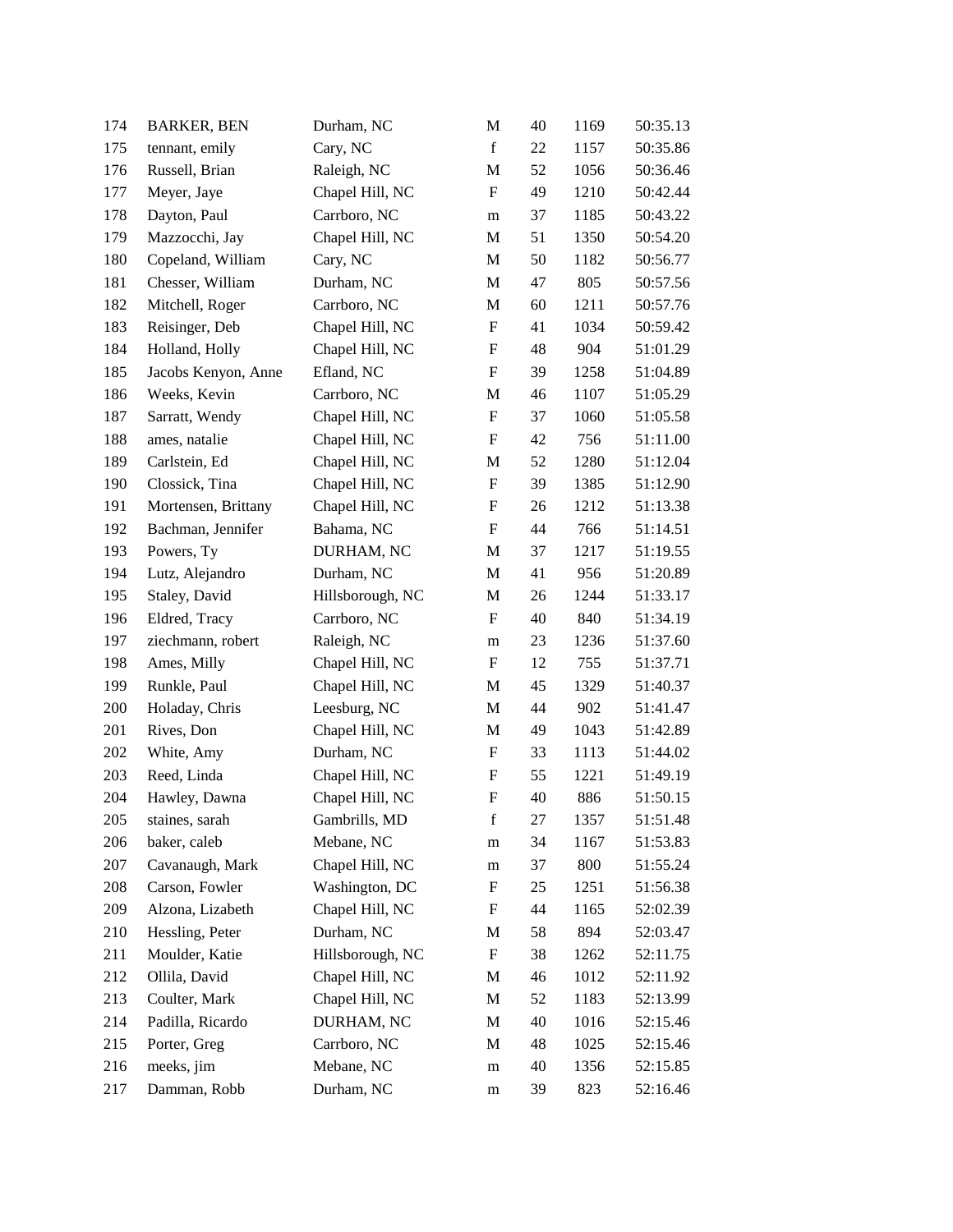| 218 | Li, Vivian            | Durham, NC       | F                         | 53 | 1160 | 52:17.44 |
|-----|-----------------------|------------------|---------------------------|----|------|----------|
| 219 | McGlinn, Lisa         | Chapel Hill, NC  | F                         | 41 | 976  | 52:17.85 |
| 220 | Copeland, Valerie     | Cary, NC         | $\boldsymbol{\mathrm{F}}$ | 42 | 1181 | 52:18.43 |
| 221 | Ward, Nathan          | Raleigh, NC      | M                         | 41 | 1304 | 52:25.35 |
| 222 | Hagen, Amy            | Durham, NC       | $\boldsymbol{\mathrm{F}}$ | 34 | 871  | 52:25.62 |
| 223 | Bring, Joakim         | Cary, NC         | M                         | 28 | 791  | 52:26.26 |
| 224 | Crockett, Jason       | DURHAM, NC       | M                         | 34 | 1184 | 52:26.39 |
| 225 | Hardy, Richard        | Carrboro, NC     | $\mathbf M$               | 29 | 874  | 52:27.35 |
| 226 | TILTON, DAVID         | Garner, NC       | M                         | 27 | 1096 | 52:27.45 |
| 227 | Cutts, Crawford       | DURHAM, NC       | M                         | 58 | 821  | 52:28.72 |
| 228 | Orr, Catherine        | Carrboro, NC     | $\boldsymbol{\mathrm{F}}$ | 27 | 1014 | 52:31.41 |
| 229 | Swasey, Judith        | Chapel Hill, NC  | F                         | 62 | 1226 | 52:41.61 |
| 230 | Woodard, Kenton       | Chapel Hill, NC  | M                         | 24 | 1127 | 52:44.13 |
| 231 | Keane, Julie          | Chapel Hill, NC  | F                         | 41 | 1282 | 52:44.51 |
| 232 | carlstein, joey       | Chapel Hill, NC  | m                         | 14 | 1279 | 52:54.34 |
| 233 | Kohrman, Eliza        | Mebane, NC       | F                         | 17 | 1158 | 52:57.30 |
| 234 | Weeks, Cynthia        | Carrboro, NC     | F                         | 46 | 1106 | 52:57.98 |
| 235 | Balfour, James        | Mebane, NC       | M                         | 40 | 769  | 52:58.67 |
| 236 | Maner, Joel           | Durham, NC       | M                         | 35 | 959  | 52:58.91 |
| 237 | Matthews, Greg        | Sanford, NC      | M                         | 38 | 966  | 53:04.68 |
| 238 | Mabrey, Tom           | Durham, NC       | M                         | 52 | 1303 | 53:09.19 |
| 239 | giordano, claire      | Chapel Hill, NC  | F                         | 34 | 862  | 53:09.58 |
| 240 | empie, frank          | Raleigh, NC      | m                         | 65 | 1374 | 53:14.16 |
| 241 | Brody, Seth           | Chapel Hill, NC  | M                         | 44 | 792  | 53:20.42 |
| 242 | Sholar, Paige         | Durham, NC       | F                         | 23 | 1069 | 53:22.23 |
| 243 | Tullo, John           | Chapel Hill, NC  | M                         | 52 | 1230 | 53:24.25 |
| 244 | gall, brandon         | Chapel Hill, NC  | m                         | 35 | 1239 | 53:25.55 |
| 245 | Huynh, Keegan         | Mebane, NC       | M                         | 16 | 920  | 53:28.01 |
| 246 | Busalacchi, Stephanie | Raleigh, NC      | F                         | 25 | 1175 | 53:29.25 |
| 247 | Barrios, Lucy         | Carrboro, NC     | F                         | 24 | 774  | 53:30.87 |
| 248 | Kerick, Steven        | Cary, NC         | M                         | 30 | 934  | 53:33.59 |
| 249 | Paslov, Jon           | Chapel Hill, NC  | M                         | 42 | 1019 | 53:35.39 |
| 250 | Robinson, Nick        | Chapel Hill, NC  | M                         | 46 | 1044 | 53:37.36 |
| 251 | Staley, Kristin       | Hillsborough, NC | F                         | 27 | 1243 | 53:39.07 |
| 252 | Ollila, Mary          | Chapel Hill, NC  | F                         | 45 | 1013 | 53:41.00 |
| 253 | Oshimura, Kanako      | Chapel Hill, NC  | F                         | 31 | 1015 | 53:44.68 |
| 254 | Ramey, Richard        | Carrboro, NC     | M                         | 32 | 1219 | 53:47.09 |
| 255 | Lund, Jennifer        | Chapel Hill, NC  | $\boldsymbol{\mathrm{F}}$ | 29 | 955  | 53:48.86 |
| 256 | georgel, pierre       | Carrboro, NC     | m                         | 28 | 1286 | 53:51.05 |
| 257 | Doris, Mark           | Chapel Hill, NC  | M                         | 51 | 837  | 53:51.88 |
| 258 | Silva, Hernan         | Durham, NC       | M                         | 46 | 1150 | 53:54.45 |
| 259 | Davis, Edward         | Chapel Hill, NC  | M                         | 65 | 825  | 53:54.71 |
| 260 | Monahan, Paul         | Chapel Hill, NC  | m                         | 47 | 1340 | 53:54.95 |
| 261 | Varela, Jazmin        | Chapel Hill, NC  | $\boldsymbol{\mathrm{F}}$ | 35 | 1332 | 53:56.49 |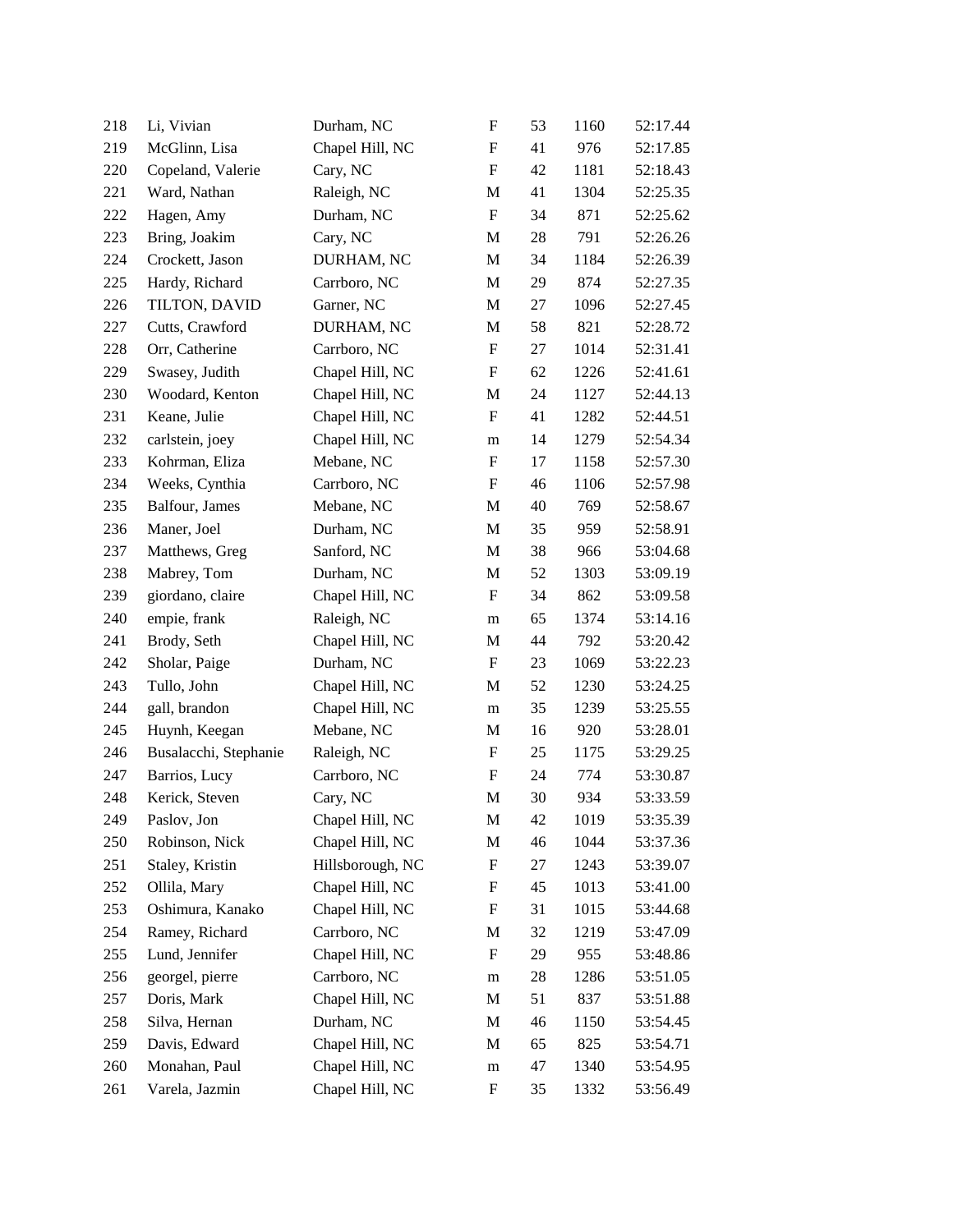| 262 | Noe, Lawrence         | Chapel Hill, NC  | M                         | 51 | 1006 | 53:57.90 |
|-----|-----------------------|------------------|---------------------------|----|------|----------|
| 263 | Adams, Brian          | Mebane, NC       | M                         | 27 | 1149 | 54:01.22 |
| 264 | Maxfield, Kimberly    | Chapel Hill, NC  | $\boldsymbol{\mathrm{F}}$ | 26 | 1205 | 54:02.61 |
| 265 | Salemson, Jeremy      | Chapel Hill, NC  | M                         | 41 | 1057 | 54:03.29 |
| 266 | Harris, Shannon       | Carrboro, NC     | $\boldsymbol{\mathrm{F}}$ | 36 | 1193 | 54:04.73 |
| 267 | House, Jennifer       | WAKE FOREST, NC  | $\boldsymbol{\mathrm{F}}$ | 32 | 910  | 54:06.76 |
| 268 | Dorsett, Susan        | Advance, NC      | F                         | 34 | 838  | 54:07.98 |
| 269 | key, jeffrey          | Chapel Hill, NC  | m                         | 45 | 1383 | 54:11.23 |
| 270 | Murray, Desiree       | Chapel Hill, NC  | F                         | 42 | 1213 | 54:14.83 |
| 271 | Simpson, Cletus       | Zebulon, NC      | M                         | 35 | 1294 | 54:15.45 |
| 272 | Weatherly, Amanda     | Chapel Hill, NC  | $\boldsymbol{\mathrm{F}}$ | 21 | 1105 | 54:15.69 |
| 273 | MacLean, Elizabeth    | Chapel Hill, NC  | F                         | 24 | 1204 | 54:15.70 |
| 274 | O'Brien, Kelley       | Carrboro, NC     | F                         | 34 | 1162 | 54:17.86 |
| 275 | Brandes, Scott        | Chapel Hill, NC  | M                         | 39 | 788  | 54:19.04 |
| 276 | Harmon, Dianna        | Chapel Hill, NC  | $\boldsymbol{\mathrm{F}}$ | 29 | 875  | 54:28.19 |
| 277 | elison, heather       | Chapel Hill, NC  | $\boldsymbol{\mathrm{F}}$ | 25 | 841  | 54:28.49 |
| 278 | johannes, sarah       | Chapel Hill, NC  | $\mathbf f$               | 24 | 1147 | 54:30.22 |
| 279 | Abelsson, Martin      | Cary, NC         | M                         | 30 | 747  | 54:30.61 |
| 280 | Simpson, Abby         | DURHAM, NC       | $\boldsymbol{\mathrm{F}}$ | 23 | 1073 | 54:34.22 |
| 281 | kavavsky, mickey      | DURHAM, NC       | m                         | 34 | 1363 | 54:35.14 |
| 282 | Sisk, B               | Chapel Hill, NC  | M                         | 53 | 1075 | 54:39.53 |
| 283 | Cabeza, R.            | Chapel Hill, NC  | M                         | 49 | 1176 | 54:40.40 |
| 284 | JEAN, Stephan         | Carrboro, NC     | M                         | 32 | 924  | 54:40.86 |
| 285 | Madden, Michael       | Chapel Hill, NC  | M                         | 55 | 1285 | 54:42.13 |
| 286 | Massai, Rachel        | Mebane, NC       | $\boldsymbol{\mathrm{F}}$ | 34 | 1261 | 54:44.21 |
| 287 | gooden, dana          | Hillsborough, NC | $\boldsymbol{\mathrm{F}}$ | 44 | 864  | 54:48.63 |
| 288 | Retsch-Bogart, George | Chapel Hill, NC  | M                         | 58 | 1036 | 54:52.13 |
| 289 | Southern, Susannah    | Chapel Hill, NC  | F                         | 45 | 1272 | 54:53.68 |
| 290 | garcia, jose          | Liberty, NC      | m                         | 44 | 1372 | 54:55.09 |
| 291 | Castellano, Kristine  | Chapel Hill, NC  | F                         | 41 | 799  | 55:04.48 |
| 292 | Roeber, Ellen         | Carrboro, NC     | F                         | 38 | 1046 | 55:05.11 |
| 293 | Strahler, Kaitlin     | Durham, NC       | F                         | 23 | 1086 | 55:07.35 |
| 294 | Link, Tracy           | Carrboro, NC     | F                         | 41 | 1341 | 55:07.63 |
| 295 | Montana, Brandon      | Chapel Hill, NC  | M                         | 30 | 988  | 55:07.84 |
| 296 | Kunkle, Lindsay       | Durham, NC       | F                         | 22 | 1202 | 55:09.97 |
| 297 | McCormick, Maggie     | Chapel Hill, NC  | F                         | 28 | 973  | 55:10.53 |
| 298 | Alzona, Mortimer      | Chapel Hill, NC  | M                         | 44 | 1166 | 55:12.72 |
| 299 | Thiessen, Antje       | Carrboro, NC     | F                         | 33 | 1092 | 55:12.91 |
| 300 | cupitt, howard        | DURHAM, NC       | m                         | 68 | 1362 | 55:13.68 |
| 301 | Van Voorhis, Meg      | Carrboro, NC     | F                         | 26 | 1232 | 55:16.98 |
| 302 | Spagnardi, Thomas     | Durham, NC       | M                         | 45 | 1349 | 55:17.40 |
| 303 | jhaveri, ravi         | DURHAM, NC       | M                         | 39 | 925  | 55:19.70 |
| 304 | Collis, Erica         | Carrboro, NC     | F                         | 34 | 812  | 55:25.93 |
| 305 | Collis, Stewart       | Chapel Hill, NC  | M                         | 42 | 813  | 55:26.04 |
|     |                       |                  |                           |    |      |          |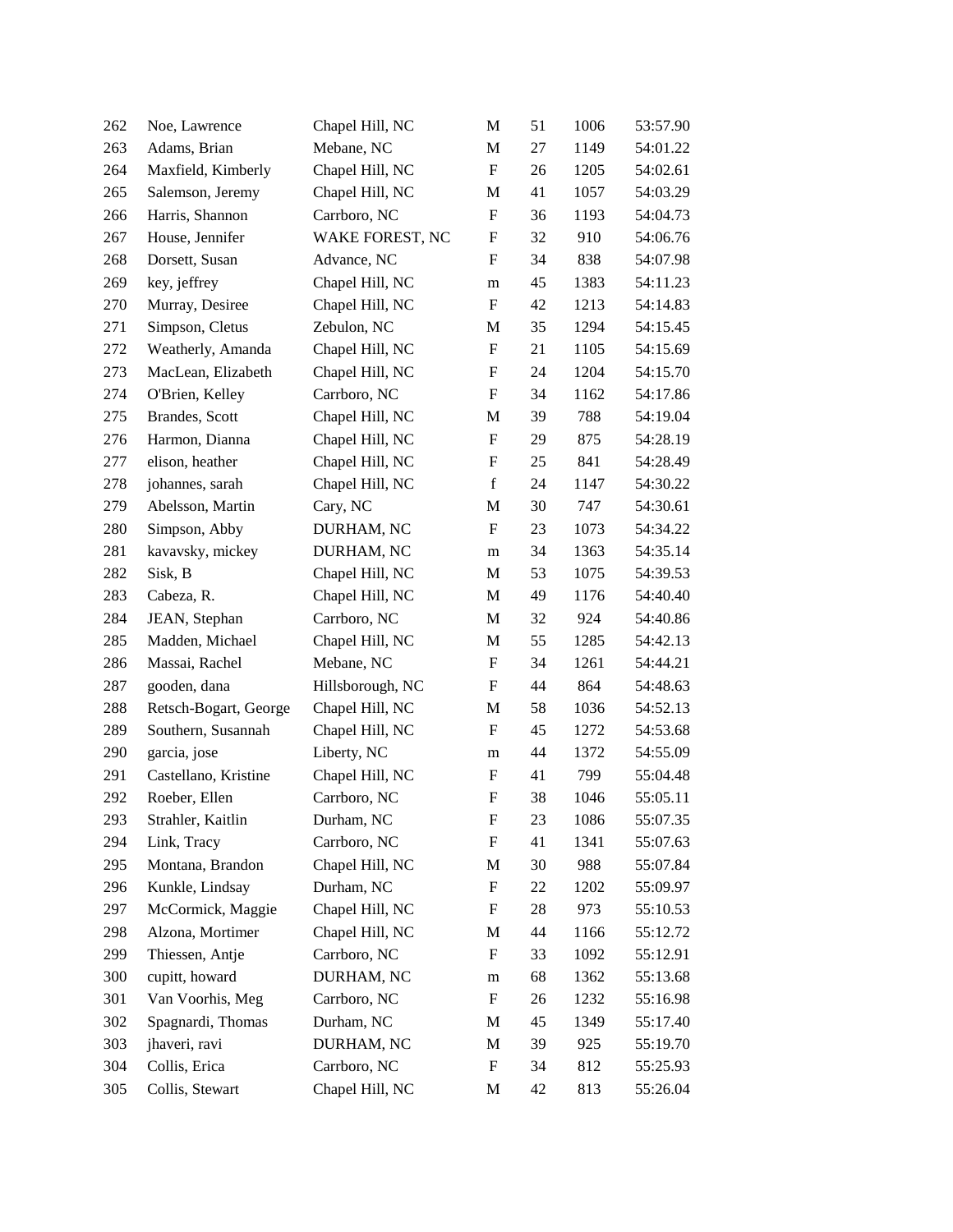| 306 | DeSiato, Alexandra                      | Saxapahaw, NC     | F                         | 31 | 832  | 55:30.74 |
|-----|-----------------------------------------|-------------------|---------------------------|----|------|----------|
| 307 | Archer, Isabella Archer                 | Chapel Hill, NC   | $\boldsymbol{\mathrm{F}}$ | 21 | 762  | 55:32.39 |
| 308 | Annis, Izabela                          | Chapel Hill, NC   | $\boldsymbol{\mathrm{F}}$ | 34 | 761  | 55:35.80 |
| 309 | Stephens, Anne                          | Chapel Hill, NC   | F                         | 40 | 1084 | 55:36.01 |
| 310 | Crume, Richard                          | Chapel Hill, NC   | M                         | 57 | 819  | 55:37.36 |
| 311 | rudio, lauren                           | Fayetteville, NC  | $\mathbf f$               | 28 | 1353 | 55:37.65 |
| 312 | Humphries, Anna                         | Chapel Hill, NC   | F                         | 20 | 1197 | 55:38.05 |
| 313 | Syal, Rishi                             | Chapel Hill, NC   | M                         | 34 | 1379 | 55:39.93 |
| 314 | Gall, Holli                             | Chapel Hill, NC   | $\mathbf f$               | 31 | 1238 | 55:45.14 |
| 315 | Joyner, Benny                           | Durham, NC        | M                         | 38 | 928  | 55:45.98 |
| 316 | Smith, Peter                            | Carrboro, NC      | $\mathbf M$               | 39 | 1079 | 55:49.28 |
| 317 | Morelli, David                          | Chapel Hill, NC   | M                         | 53 | 990  | 55:56.58 |
| 318 | Kelly, Jim                              | Chapel Hill, NC   | M                         | 25 | 932  | 55:57.48 |
| 319 | mooney, ann                             | Chapel Hill, NC   | $\mathbf f$               | 30 | 1386 | 55:57.48 |
| 320 | Shaffer, Donald                         | Chapel Hill, NC   | M                         | 54 | 1067 | 56:00.97 |
| 321 | Kylstra, Kimberly                       | Chapel Hill, NC   | $\boldsymbol{\mathrm{F}}$ | 48 | 1328 | 56:01.72 |
| 322 | Matthews, David                         | Carrboro, NC      | M                         | 34 | 965  | 56:03.31 |
| 323 | eckes, michele                          | Chapel Hill, NC   | $\mathbf f$               | 30 | 1320 | 56:04.57 |
| 324 | Northen, Hadley                         | Chapel Hill, NC   | F                         | 24 | 1009 | 56:04.71 |
| 325 | Crona, Daniel                           | Carrboro, NC      | M                         | 35 | 817  | 56:06.00 |
| 326 | Mc Allister, Jeffrey                    | Traverse City, MI | M                         | 49 | 970  | 56:06.21 |
| 327 | langholz, bryan                         | Chapel Hill, NC   | m                         | 54 | 1283 | 56:06.27 |
| 328 | HONDA, GINA                             | Durham, NC        | F                         | 27 | 907  | 56:06.48 |
| 329 | Emrich, Steve                           | Pittsboro, NC     | M                         | 38 | 843  | 56:07.12 |
| 330 | grissom, gillian                        | DURHAM, NC        | $\mathbf f$               | 25 | 1306 | 56:07.51 |
| 331 | Hemmerdinger, Katrina                   | Mebane, NC        | $\boldsymbol{\mathrm{F}}$ | 45 | 891  | 56:14.76 |
| 332 | whitacre, kira                          | Chapel Hill, NC   | $\mathbf f$               | 25 | 1337 | 56:21.36 |
| 333 | mckay, michael                          | Chapel Hill, NC   | m                         | 28 | 1338 | 56:21.47 |
| 334 | Zedek, Lauren                           | Chapel Hill, NC   | F                         | 30 | 1137 | 56:24.63 |
| 335 | Duncan, catherine                       | Chapel Hill, NC   | M                         | 45 | 1254 | 56:27.68 |
| 336 | Errickson, April                        | Chapel Hill, NC   | $\boldsymbol{\mathrm{F}}$ | 38 | 845  | 56:29.88 |
| 337 | Barnes, Allison                         | Durham, NC        | F                         | 29 | 772  | 56:32.85 |
| 338 | Tennant, Melissa                        | Durham, NC        | F                         | 31 | 1148 | 56:33.58 |
| 339 | Strauss, Timothy                        | Chapel Hill, NC   | M                         | 41 | 1273 | 56:35.86 |
| 340 | Rose, Jeff                              | Raleigh, NC       | M                         | 44 | 1049 | 56:36.64 |
| 341 | locke, thomas                           | DURHAM, NC        | m                         | 28 | 1305 | 56:37.07 |
| 342 | Knechtel, Diana                         | Chapel Hill, NC   | F                         | 58 | 1259 | 56:43.91 |
| 343 | Freeman, Matthew                        | Durham, NC        | M                         | 29 | 852  | 56:44.77 |
| 344 | Ballard, Dorsey                         | Chapel Hill, NC   | F                         | 25 | 770  | 56:45.69 |
| 345 | Woodward, Ben                           | Raleigh, NC       | M                         | 33 | 1128 | 56:51.16 |
| 346 | Rosen, Norm                             | Chapel Hill, NC   | m                         | 56 | 1050 | 56:52.55 |
| 347 | Burger-Calderon, Raquel Chapel Hill, NC |                   | F                         | 26 | 794  | 56:53.14 |
| 348 | Neiser, Anne-Marie                      | Chapel Hill, NC   | F                         | 30 | 1003 | 56:54.41 |
| 349 | LaCoste, Jacqui                         | Durham, NC        | F                         | 36 | 942  | 56:57.22 |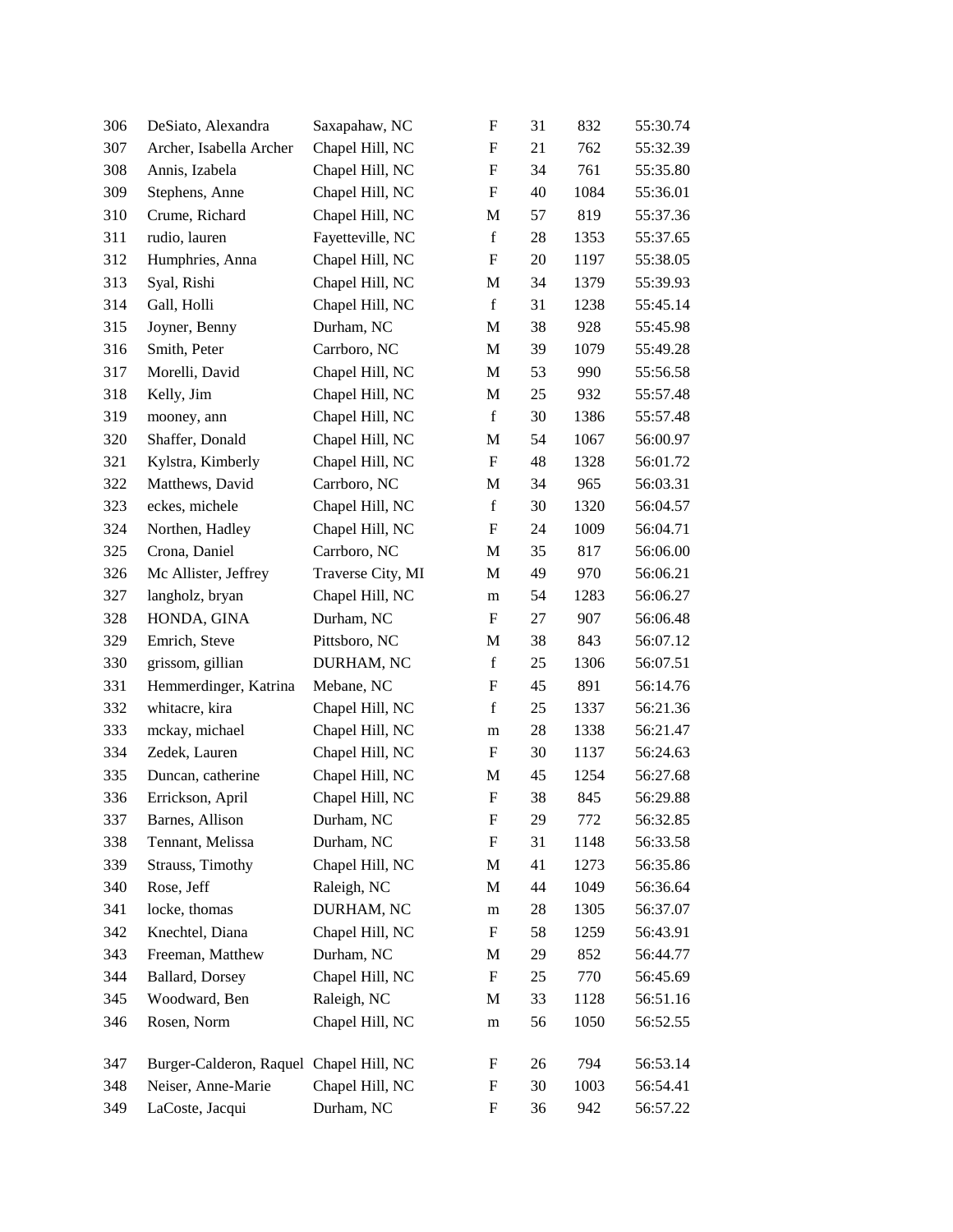| 350 | Wiehe, Kevin                            | DURHAM, NC            | M                         | 31 | 1117 | 57:03.58 |
|-----|-----------------------------------------|-----------------------|---------------------------|----|------|----------|
| 351 | Blunk, John                             | Chapel Hill, NC       | M                         | 54 | 1171 | 57:09.84 |
| 352 | Holaday, Sue                            | Leesburg, NC          | $\boldsymbol{\mathrm{F}}$ | 42 | 903  | 57:14.27 |
| 353 | Headley, Jennifer                       | Carrboro, NC          | F                         | 31 | 887  | 57:21.26 |
| 354 | Ditcheva, Boriana                       | Chapel Hill, NC       | $\boldsymbol{\mathrm{F}}$ | 27 | 833  | 57:21.69 |
| 355 | Towe, Elizabeth                         | Carrboro, NC          | $\boldsymbol{\mathrm{F}}$ | 44 | 1368 | 57:24.66 |
| 356 | Beatty, Brian                           | Carrboro, NC          | M                         | 47 | 1298 | 57:25.51 |
| 357 | Lai, Bien                               | Chapel Hill, NC       | $\boldsymbol{\mathrm{F}}$ | 28 | 1203 | 57:31.63 |
| 358 | Anderson, Sheelagh                      | Chapel Hill, NC       | F                         | 63 | 759  | 57:32.21 |
| 359 | Kleinhammes, Alfred                     | Chapel Hill, NC       | M                         | 59 | 1293 | 57:36.42 |
| 360 | Fullwood, Jennings                      | Durham, NC            | $\boldsymbol{\mathrm{F}}$ | 37 | 853  | 57:40.95 |
| 361 | Kimbell, Julie                          | Chapel Hill, NC       | F                         | 50 | 936  | 57:43.33 |
| 362 | Acuff, Mark                             | Chapel Hill, NC       | M                         | 57 | 1163 | 57:43.92 |
| 363 | Acuff, Molly                            | Chapel Hill, NC       | $\boldsymbol{\mathrm{F}}$ | 19 | 1164 | 57:44.30 |
| 364 | Aghaiepour, Kambiz                      | Carrboro, NC          | M                         | 41 | 1246 | 57:47.36 |
| 365 | <b>BERRY, RICKY</b>                     | Hillsborough, NC      | M                         | 54 | 776  | 57:49.18 |
| 366 | Yehl, Mary                              | <b>BURLINGTON, NC</b> | F                         | 51 | 1134 | 57:53.24 |
| 367 | Haase, Julian                           | Chapel Hill, NC       | M                         | 29 | 870  | 57:55.17 |
| 368 | Moseley, Emily                          | Chapel Hill, NC       | F                         | 37 | 995  | 58:03.75 |
| 369 | Meltzer-Brody, Samantha Chapel Hill, NC |                       | F                         | 42 | 977  | 58:04.41 |
| 370 | critcher, brooke                        | Carrboro, NC          | $\mathbf f$               | 25 | 1342 | 58:06.58 |
| 371 | JEAN, Fabienne                          | Carrboro, NC          | F                         | 31 | 923  | 58:12.55 |
| 372 | McCall, Kelly                           | Chapel Hill, NC       | $\boldsymbol{\mathrm{F}}$ | 35 | 1206 | 58:15.74 |
| 373 | Kersh, Perri                            | Chapel Hill, NC       | F                         | 40 | 935  | 58:27.40 |
| 374 | Noe, Jeanne                             | Chapel Hill, NC       | F                         | 50 | 1005 | 58:33.12 |
| 375 | Mouw, Mary                              | Chapel Hill, NC       | $\boldsymbol{\mathrm{F}}$ | 42 | 996  | 58:37.69 |
| 376 | Thornton, Jessica                       | Carrboro, NC          | F                         | 31 | 1094 | 58:42.51 |
| 377 | Faison, Delvecchio                      | Durham, NC            | M                         | 33 | 848  | 58:46.07 |
| 378 | Tyler, Dan                              | Durham, NC            | M                         | 29 | 1098 | 58:47.60 |
| 379 | Mack, Laura                             | Durham, NC            | F                         | 34 | 958  | 58:47.99 |
| 380 | Berkoff, Molly                          | Chapel Hill, NC       | $\boldsymbol{\mathrm{F}}$ | 40 | 1249 | 58:52.23 |
| 381 | Allaire, Jason                          | Cary, NC              | M                         | 36 | 751  | 58:58.54 |
| 382 | Lindley, Maya                           | Chapel Hill, NC       | ${\bf F}$                 | 33 | 1143 | 59:02.40 |
| 383 | wolff, sarah                            | DURHAM, NC            | f                         | 29 | 1126 | 59:11.46 |
| 384 | Crawford, Jeffrey                       | DURHAM, NC            | M                         | 62 | 816  | 59:12.46 |
| 385 | Paisner, Sara                           | Chapel Hill, NC       | ${\bf F}$                 | 37 | 1215 | 59:13.51 |
| 386 | Calle, Juan                             | Chapel Hill, NC       | M                         | 40 | 1343 | 59:22.52 |
| 387 | Irvin, Margaret                         | Durham, NC            | ${\bf F}$                 | 28 | 1198 | 59:22.65 |
| 388 | Goodnight, Bill                         | Carrboro, NC          | M                         | 41 | 1154 | 59:25.46 |
| 389 | Rothwell, Diane                         | Chapel Hill, NC       | $\boldsymbol{\mathrm{F}}$ | 51 | 1053 | 59:26.54 |
| 390 | Hart, Robert                            | Chapel Hill, NC       | M                         | 56 | 880  | 59:28.80 |
| 391 | watterson, carolyn                      | Pittsboro, NC         | $\mathbf f$               | 43 | 1358 | 59:32.01 |
| 392 | Min, Sherene                            | Chapel Hill, NC       | $\mathbf F$               | 38 | 1156 | 59:32.06 |
| 393 | McClure, Rob                            | Chapel Hill, NC       | M                         | 45 | 1207 | 59:32.67 |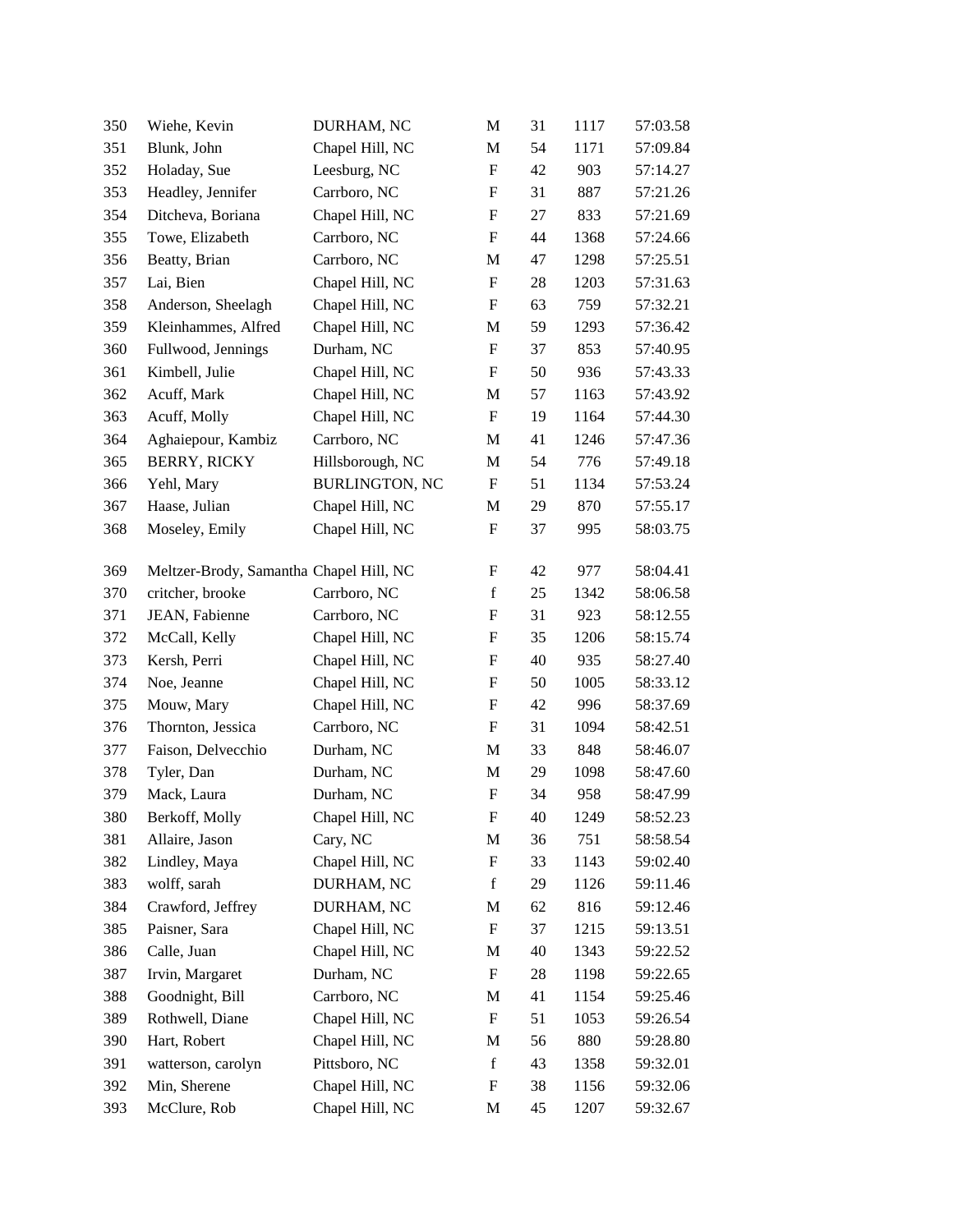| 394 | Shaffer, Susan        | Chapel Hill, NC   | $\boldsymbol{\mathrm{F}}$ | 51 | 1068 | 59:37.76   |
|-----|-----------------------|-------------------|---------------------------|----|------|------------|
| 395 | White, Erin           | Raleigh, NC       | M                         | 37 | 1114 | 59:38.38   |
| 396 | Baldwin, Rosecrans    | Chapel Hill, NC   | M                         | 33 | 768  | 59:38.38   |
| 397 | Iritani, Marisa       | Chapel Hill, NC   | $\boldsymbol{\mathrm{F}}$ | 18 | 921  | 59:40.07   |
| 398 | Lutz, Melissa         | Chapel Hill, NC   | F                         | 46 | 957  | 59:42.53   |
| 399 | Misior, Anna          | Chapel Hill, NC   | $\boldsymbol{\mathrm{F}}$ | 31 | 986  | 59:42.86   |
| 400 | Ho, Alex              | DURHAM, NC        | M                         | 23 | 898  | 59:43.27   |
| 401 | Burns, Kimberlie      | Carrboro, NC      | F                         | 49 | 1174 | 59:44.63   |
| 402 | Boone, Joan           | Efland, NC        | F                         | 57 | 785  | 59:44.95   |
| 403 | Whitmire, Tim         | Cary, NC          | M                         | 49 | 1116 | 59:46.37   |
| 404 | Cutts, Lori           | DURHAM, NC        | $\boldsymbol{\mathrm{F}}$ | 47 | 822  | 59:48.40   |
| 405 | Steinbauer, Molly     | Durham, NC        | F                         | 34 | 1083 | 59:49.44   |
| 406 | Fields, Debra         | Hillsborough, NC  | F                         | 47 | 850  | 59:51.46   |
| 407 | powell, charlie       | Pittsboro, NC     | M                         | 39 | 1026 | 59:53.31   |
| 408 | schellons, ingrid     | Chapel Hill, NC   | $\mathbf f$               | 29 | 1321 | 59:54.44   |
| 409 | <b>Blanks</b> , Brock | Chapel Hill, NC   | M                         | 21 | 1170 | 59:55.04   |
| 410 | Soeters, Heidi        | Chapel Hill, NC   | F                         | 26 | 1082 | 59:57.08   |
| 411 | Wiehe, Meg            | DURHAM, NC        | F                         | 32 | 1118 | 1:00:01.07 |
| 412 | Tarpley, Mike         | Durham, NC        | M                         | 36 | 1088 | 1:00:10.02 |
| 413 | McClure, Elizabeth    | Chapel Hill, NC   | F                         | 42 | 971  | 1:00:10.37 |
| 414 | Zedek, Lynn           | Raleigh, NC       | F                         | 38 | 884  | 1:00:17.21 |
| 415 | Crummett, Bobbi       | Chapel Hill, NC   | F                         | 49 | 1253 | 1:00:20.77 |
| 416 | Hughes, Michael       | Carrboro, NC      | M                         | 55 | 1196 | 1:00:21.86 |
| 417 | Clifton, Eddie        | Raleigh, NC       | M                         | 31 | 809  | 1:00:29.23 |
| 418 | Henes, Amy            | Carrboro, NC      | F                         | 28 | 892  | 1:00:32.97 |
| 419 | Stingone, Jeanette    | Chapel Hill, NC   | F                         | 30 | 1085 | 1:00:38.67 |
| 420 | Murray, Kathleen      | Chapel Hill, NC   | F                         | 19 | 999  | 1:00:41.86 |
| 421 | mcCluskey, dan        | Chapel Hill, NC   | m                         | 21 | 1377 | 1:00:44.61 |
| 422 | Nelson, Karen         | DURHAM, NC        | F                         | 27 | 1004 | 1:00:45.50 |
| 423 | cheek, debi           | Durham, NC        | $\mathbf f$               | 50 | 1351 | 1:00:45.53 |
| 424 | Hartman, Brianna      | Chapel Hill, NC   | $\boldsymbol{\mathrm{F}}$ | 28 | 881  | 1:00:48.98 |
| 425 | Hasbrouck, Matt       | Chapel Hill, NC   | M                         | 28 | 883  | 1:00:49.35 |
| 426 | Hong-Allaire, Tina    | Cary, NC          | F                         | 38 | 908  | 1:00:55.03 |
| 427 | O'Dell, Alexandra     | Chapel Hill, NC   | F                         | 30 | 1214 | 1:00:56.58 |
| 428 | Mitchell, Courtney    | Durham, NC        | F                         | 31 | 987  | 1:00:56.77 |
| 429 | Simon, Joanne         | <b>GRAHAM, NC</b> | F                         | 37 | 1072 | 1:00:59.84 |
| 430 | murray, michael       | Chapel Hill, NC   | m                         | 48 | 1336 | 1:01:07.22 |
| 431 | Nadas, Marisa         | Boston, MA        | F                         | 29 | 1001 | 1:01:07.23 |
| 432 | bengtson, angela      | Carrboro, NC      | $\mathbf f$               | 28 | 1292 | 1:01:09.88 |
| 433 | smith, Katie          | Durham, NC        | F                         | 28 | 1077 | 1:01:11.69 |
| 434 | Hill, Jill            | Chapel Hill, NC   | F                         | 31 | 1145 | 1:01:12.38 |
| 435 | Whitmire, Farrah      | Cary, NC          | F                         | 16 | 1115 | 1:01:13.38 |
| 436 | Byerly, Wesley        | Chapel Hill, NC   | M                         | 53 | 795  | 1:01:18.38 |
| 437 | alexander, stewart    | Rougemont, NC     | M                         | 42 | 750  | 1:01:21.85 |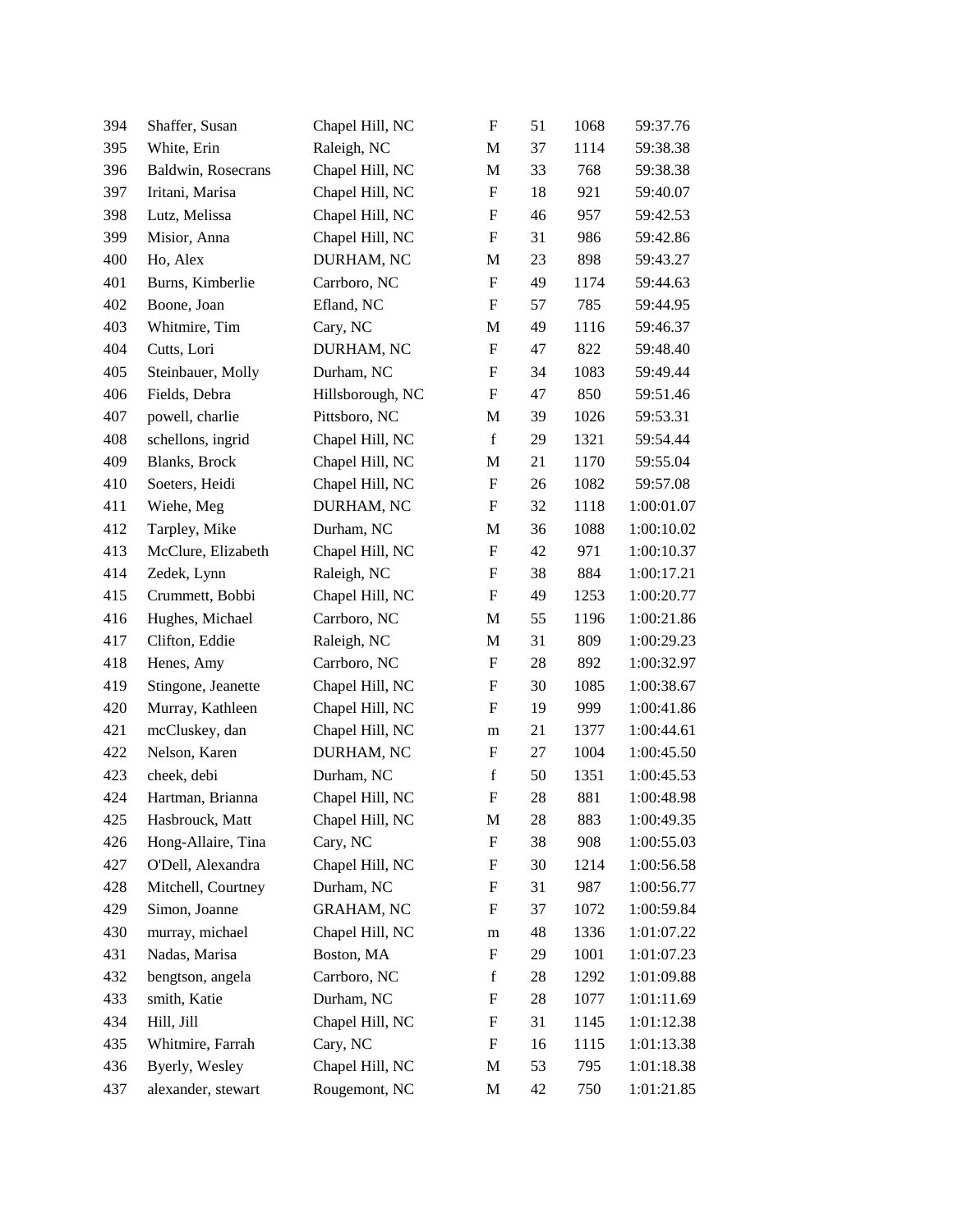| 438 | Chang, Kristofer       | Raleigh, NC      | M                         | 29 | 802  | 1:01:22.05 |
|-----|------------------------|------------------|---------------------------|----|------|------------|
| 439 | Bissette, Tracy        | Durham, NC       | F                         | 37 | 777  | 1:01:22.44 |
| 440 | Massa, Toni            | Pittsboro, NC    | $\boldsymbol{\mathrm{F}}$ | 49 | 1260 | 1:01:27.84 |
| 441 | Pawson, Barry          | Pittsboro, NC    | M                         | 54 | 1265 | 1:01:28.41 |
| 442 | Price, Tammy           | Durham, NC       | $\boldsymbol{\mathrm{F}}$ | 47 | 1031 | 1:01:29.86 |
| 443 | Campbell, Jeness       | Durham, NC       | $\boldsymbol{\mathrm{F}}$ | 40 | 796  | 1:01:31.61 |
| 444 | Bloom, Kerry           | Chapel Hill, NC  | M                         | 56 | 781  | 1:01:42.32 |
| 445 | Alvord, Alyse          | Carrboro, NC     | $\boldsymbol{\mathrm{F}}$ | 25 | 754  | 1:01:45.69 |
| 446 | Fields Jr., Timothy    | Durham, NC       | M                         | 22 | 1191 | 1:01:46.99 |
| 447 | whitney, caron         | Carrboro, NC     | $\mathbf f$               | 25 | 1155 | 1:02:08.46 |
| 448 | Kowalewski, Sara       | Durham, NC       | $\boldsymbol{\mathrm{F}}$ | 32 | 940  | 1:02:09.47 |
| 449 | Reeves, Amy            | Chapel Hill, NC  | F                         | 37 | 1033 | 1:02:13.89 |
| 450 | Miller, Mary Grace     | Durham, NC       | $\mathbf f$               | 24 | 983  | 1:02:19.90 |
| 451 | Price, Samantha        | Chapel Hill, NC  | F                         | 24 | 1030 | 1:02:19.94 |
| 452 | Henderson, Liz         | Durham, NC       | $\boldsymbol{\mathrm{F}}$ | 55 | 1194 | 1:02:24.56 |
| 453 | Rogers, Kim            | Carrboro, NC     | $\boldsymbol{\mathrm{F}}$ | 39 | 1047 | 1:02:25.59 |
| 454 | Arnel, Tom             | Carrboro, NC     | M                         | 47 | 765  | 1:02:33.65 |
| 455 | amundsen, nicole       | Chapel Hill, NC  | $\mathbf f$               | 43 | 1333 | 1:02:34.28 |
| 456 | Dove, Kerry            | Carrboro, NC     | F                         | 28 | 1188 | 1:02:36.61 |
| 457 | Novak, Adam            | Chapel Hill, NC  | M                         | 37 | 1263 | 1:02:37.68 |
| 458 | DelliGatti, Sarah      | Bishopville, MD  | $\boldsymbol{\mathrm{F}}$ | 28 | 829  | 1:02:40.52 |
| 459 | Blackwell, Susan       | DURHAM, NC       | F                         | 50 | 780  | 1:02:43.96 |
| 460 | Blackwell, John        | DURHAM, NC       | M                         | 37 | 779  | 1:02:44.21 |
| 461 | Lane, Nancy            | Chapel Hill, NC  | $\boldsymbol{\mathrm{F}}$ | 59 | 944  | 1:02:46.63 |
| 462 | Perez Chanona, Ernesto | Chapel Hill, NC  | M                         | 25 | 1020 | 1:02:46.93 |
| 463 | Kelson, Melissa        | Chapel Hill, NC  | $\boldsymbol{\mathrm{F}}$ | 33 | 1375 | 1:02:49.92 |
| 464 | Serlo, Asli            | Chapel Hill, NC  | F                         | 37 | 1066 | 1:02:50.81 |
| 465 | McGibbon, Lynne        | Carrboro, NC     | F                         | 44 | 974  | 1:02:50.93 |
| 466 | Garcia, Vicky          | Durham, NC       | F                         | 37 | 856  | 1:02:55.50 |
| 467 | Engle, Michelle        | Chapel Hill, NC  | F                         | 38 | 844  | 1:02:57.35 |
| 468 | Wiggins, Jenifer       | Chapel Hill, NC  | $\boldsymbol{\mathrm{F}}$ | 36 | 1119 | 1:02:57.70 |
| 469 | reddington, krista     | Hillsborough, NC | F                         | 36 | 1032 | 1:02:58.11 |
| 470 | Bohager, Dawnya        | Saxapahaw, NC    | F                         | 33 | 1172 | 1:03:17.36 |
| 471 | Cupitt, Julia          | DURHAM, NC       | F                         | 62 | 1361 | 1:03:19.34 |
| 472 | Prinzo, Patricia       | Hillsborough, NC | F                         | 38 | 1218 | 1:03:28.10 |
| 473 | Tiani, Sarah           | Hillsborough, NC | F                         | 36 | 1228 | 1:03:29.15 |
| 474 | dondero, emily         | Pittsboro, NC    | F                         | 26 | 836  | 1:03:29.46 |
| 475 | Grubbs, Susan          | DURHAM, NC       | F                         | 45 | 868  | 1:03:35.13 |
| 476 | chillon, palma         | Chapel Hill, NC  | f                         | 33 | 806  | 1:03:37.12 |
| 477 | Rice, Tammy            | Mebane, NC       | F                         | 44 | 1038 | 1:03:37.60 |
| 478 | Baluss, Jessica        | Durham, NC       | F                         | 33 | 771  | 1:03:49.35 |
| 479 | Byrne, Carolyn         | Chapel Hill, NC  | F                         | 23 | 1250 | 1:03:52.24 |
| 480 | scheffler, heather     | Pittsboro, NC    | $\mathbf f$               | 39 | 1275 | 1:03:52.44 |
| 481 | Cunningham, Maureen    | Hillsborough, NC | F                         | 47 | 820  | 1:03:53.50 |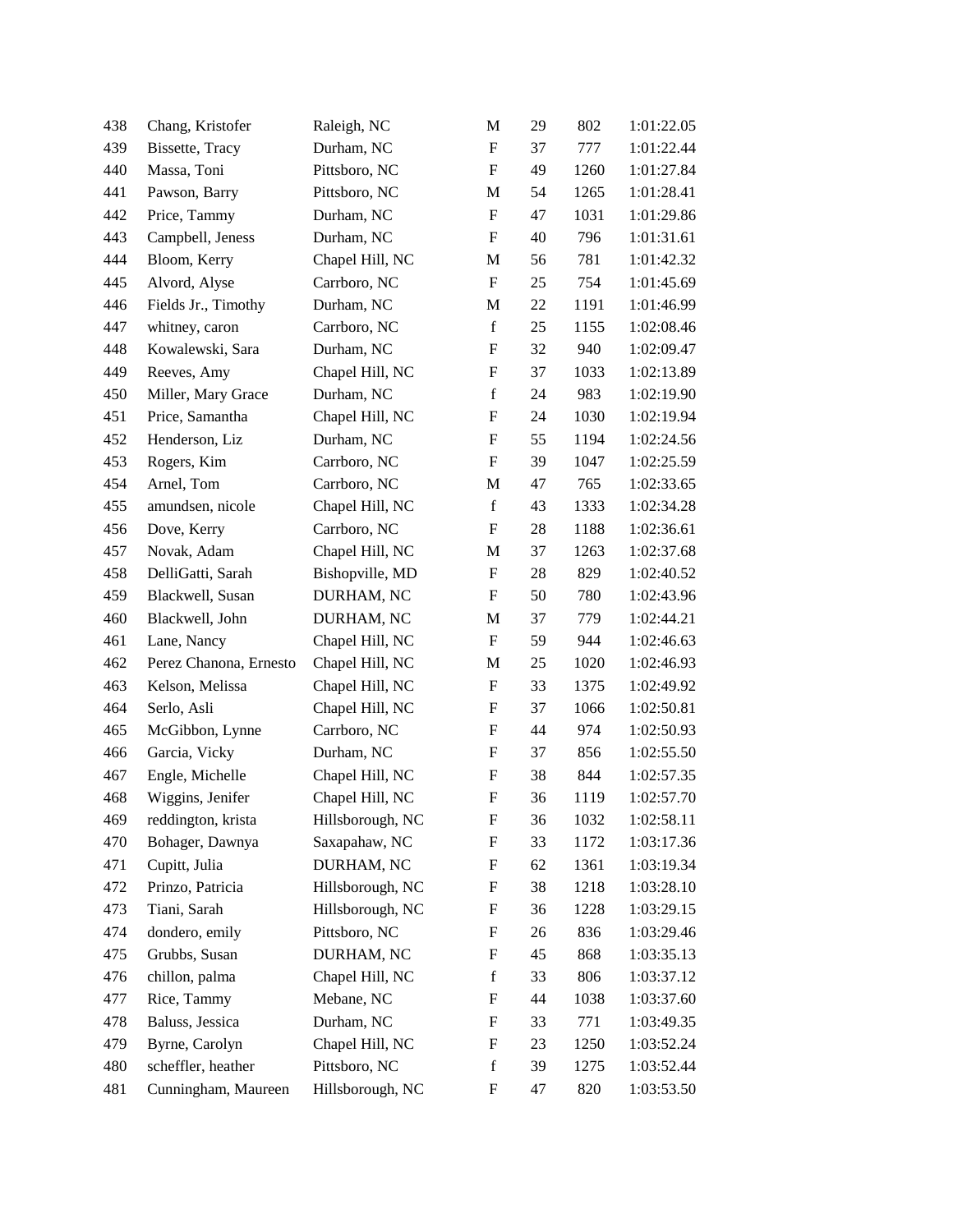| 482 | Bray, Lou                     | Durham, NC        | F                         | 40 | 789  | 1:04:09.34 |
|-----|-------------------------------|-------------------|---------------------------|----|------|------------|
| 483 | theriot, barbara              | Durham, NC        | F                         | 31 | 1091 | 1:04:17.34 |
| 484 | Murray, Michael               | Chapel Hill, NC   | M                         | 25 | 1300 | 1:04:20.67 |
| 485 | LeCroy, Caitlin               | Carrboro, NC      | F                         | 25 | 948  | 1:04:23.06 |
| 486 | Murray, Sharon                | Chapel Hill, NC   | $\mathbf f$               | 47 | 1000 | 1:04:26.84 |
| 487 | Simpson0Vos, Juliellen        | Durham, NC        | F                         | 40 | 1271 | 1:04:29.05 |
| 488 | Gillaspy, Kathi               | Raleigh, NC       | F                         | 40 | 860  | 1:04:29.14 |
| 489 | dorney, diane                 | Carrboro, NC      | $\boldsymbol{\mathrm{F}}$ | 35 | 1339 | 1:04:33.24 |
| 490 | Mills, Priscilla              | Durham, NC        | F                         | 42 | 1331 | 1:04:36.81 |
| 491 | Parham, Tracy                 | Chapel Hill, NC   | F                         | 50 | 1018 | 1:04:47.00 |
| 492 | Hudson, Tara                  | <b>GRAHAM, NC</b> | F                         | 32 | 913  | 1:04:47.36 |
| 493 | TAYLOR, LISA                  | Efland, NC        | F                         | 35 | 1090 | 1:05:01.05 |
| 494 | Zaragoza, Betsy               | Chapel Hill, NC   | $\mathbf f$               | 40 | 1296 | 1:05:13.63 |
| 495 | GARCIA-GRANADOS, / Durham, NC |                   | F                         | 47 | 1151 | 1:05:16.06 |
| 496 | Ellermann, Melissa            | Chapel Hill, NC   | F                         | 24 | 842  | 1:05:28.53 |
| 497 | O'Brien, Timothy              | Chapel Hill, NC   | M                         | 38 | 1011 | 1:05:30.79 |
| 498 | Huerta-Bapat, Carmen          | Chapel Hill, NC   | F                         | 31 | 914  | 1:05:33.28 |
| 499 | Duffy, Courtney               | Durham, NC        | F                         | 29 | 1289 | 1:05:51.50 |
| 500 | Judson, Erin                  | Chapel Hill, NC   | F                         | 30 | 929  | 1:05:53.16 |
| 501 | Howes, Cathy                  | Chapel Hill, NC   | $\boldsymbol{\mathrm{F}}$ | 48 | 912  | 1:05:53.89 |
| 502 | xavier, mia                   | Chapel Hill, NC   | $\mathbf f$               | 45 | 1132 | 1:05:56.95 |
| 503 | Pooley, Paul                  | Durham, NC        | m                         | 55 | 1024 | 1:06:00.03 |
| 504 | Perry, Rebekah                | Durham, NC        | F                         | 30 | 1021 | 1:06:02.90 |
| 505 | Meyen, Rachel                 | Durham, NC        | F                         | 33 | 981  | 1:06:02.91 |
| 506 | Barber, Erin                  | Chapel Hill, NC   | F                         | 24 | 1168 | 1:06:06.47 |
| 507 | Zaas, Jake                    | Chapel Hill, NC   | M                         | 7  | 1235 | 1:06:14.26 |
| 508 | Zaas, Aimee                   | Chapel Hill, NC   | F                         | 38 | 1234 | 1:06:14.51 |
| 509 | LaSala, Amy                   | Durham, NC        | F                         | 31 | 945  | 1:06:17.84 |
| 510 | Ross, Allison                 | Chapel Hill, NC   | F                         | 48 | 1052 | 1:06:18.41 |
| 511 | Wooten, Evey                  | Durham, NC        | $\boldsymbol{\mathrm{F}}$ | 41 | 1129 | 1:06:20.15 |
| 512 | Weems, Marty                  | Durham, NC        | $\mathbf F$               | 43 | 1108 | 1:06:28.65 |
| 513 | Milling, Scott                | Raleigh, NC       | M                         | 30 | 985  | 1:06:29.85 |
| 514 | Morris, Thomas                | Pittsboro, NC     | M                         | 50 | 994  | 1:06:41.40 |
| 515 | turner, andrew                | Durham, NC        | m                         | 45 | 1330 | 1:06:52.32 |
| 516 | Cole, Shelby                  | Fuquay-Varina, NC | F                         | 25 | 811  | 1:07:05.28 |
| 517 | simpson, hayden               | Garner, NC        | m                         | 8  | 1295 | 1:07:11.29 |
| 518 | McElligott, Zoe               | Durham, NC        | F                         | 29 | 1209 | 1:07:12.28 |
| 519 | Kash, Thomas                  | Durham, NC        | M                         | 32 | 1199 | 1:07:12.86 |
| 520 | Heberlein, Christian          | WAKE FOREST, NC   | M                         | 39 | 888  | 1:07:36.81 |
| 521 | Worley, Elizabeth             | RALEIGH, NC       | F                         | 44 | 1130 | 1:07:40.38 |
| 522 | Hillyer, Bridget              | Chapel Hill, NC   | F                         | 36 | 897  | 1:08:03.82 |
| 523 | stanley, chrissy              | Carrboro, NC      | f                         | 37 | 1323 | 1:08:12.24 |
| 524 | butler, kelly                 | Pittsboro, NC     | $\mathbf f$               | 38 | 1276 | 1:08:13.69 |
| 525 | Almasy, Emily                 | Raleigh, NC       | F                         | 38 | 753  | 1:08:14.41 |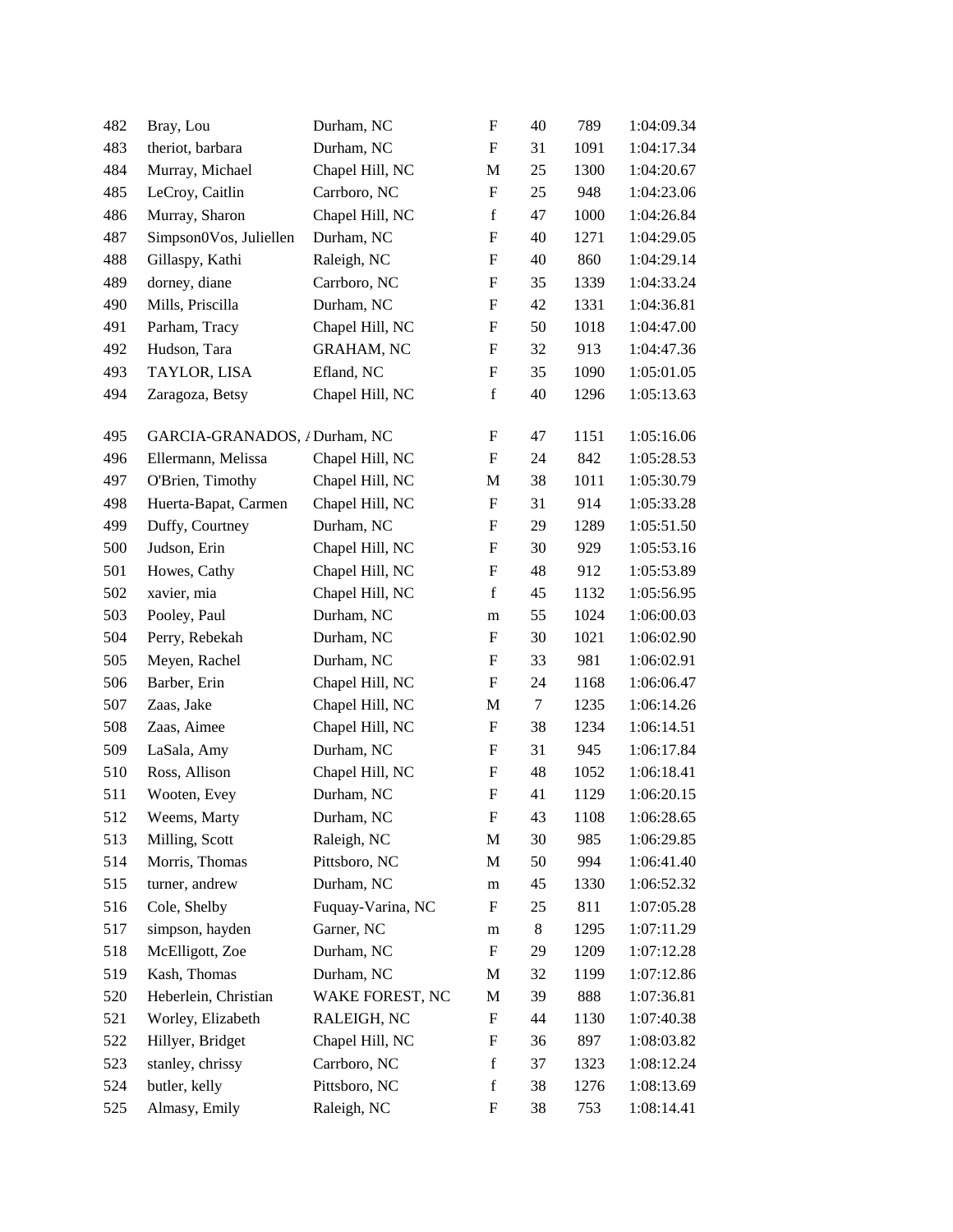| 526 | Archer, Janet                             | Chapel Hill, NC   | F                         | 50 | 763  | 1:08:20.58 |
|-----|-------------------------------------------|-------------------|---------------------------|----|------|------------|
| 527 | Powers, Bill                              | Chapel Hill, NC   | M                         | 76 | 1309 | 1:08:26.33 |
| 528 | Barnes, Glenn                             | <b>GRAHAM, NC</b> | $\mathbf M$               | 33 | 773  | 1:08:48.42 |
| 529 | Wolff, Rebecca                            | Morgan Hill, CA   | F                         | 31 | 1125 | 1:08:48.71 |
| 530 | Morovati, Meredith                        | Carrboro, NC      | $\boldsymbol{\mathrm{F}}$ | 41 | 993  | 1:09:06.49 |
| 531 | Morelli, Nana                             | Chapel Hill, NC   | F                         | 52 | 991  | 1:09:06.91 |
| 532 | Douillet, Christelle                      | Chapel Hill, NC   | F                         | 42 | 1187 | 1:09:08.07 |
| 533 | West, Tracey                              | Chapel Hill, NC   | $\boldsymbol{\mathrm{F}}$ | 57 | 1111 | 1:09:12.94 |
| 534 | Harris, Calyx Meredith                    | Chapel Hill, NC   | F                         | 42 | 878  | 1:09:25.27 |
| 535 | Dodson, Donna                             | Chapel Hill, NC   | $\boldsymbol{\mathrm{F}}$ | 41 | 835  | 1:09:25.49 |
| 536 | Glowacz, Susan                            | Durham, NC        | F                         | 45 | 863  | 1:09:29.65 |
| 537 | Novak, Julie                              | Chapel Hill, NC   | F                         | 37 | 1264 | 1:09:38.41 |
| 538 | Halvorson, Rebecca                        | Chapel Hill, NC   | $\boldsymbol{\mathrm{F}}$ | 35 | 873  | 1:09:39.36 |
| 539 | Pardington, Joseph                        | Chapel Hill, NC   | $\mathbf M$               | 47 | 1017 | 1:09:53.42 |
| 540 | WITTKOWSKY, STEPH Chapel Hill, NC         |                   | M                         | 72 | 1123 | 1:09:59.91 |
| 541 | Williams, Bill                            | Chapel Hill, NC   | M                         | 40 | 1121 | 1:10:19.17 |
| 542 | Simpson, Candice                          | Garner, NC        | F                         | 21 | 1074 | 1:10:22.55 |
| 543 | tilton, camillia                          | Garner, NC        | $\mathbf f$               | 24 | 1095 | 1:10:26.50 |
| 544 | Briere, Beth                              | Durham, NC        | $\boldsymbol{\mathrm{F}}$ | 59 | 790  | 1:10:36.74 |
| 545 | hodgson, elizabeth                        | Durham, NC        | $\boldsymbol{\mathrm{F}}$ | 37 | 1195 | 1:10:37.23 |
| 546 | Mauldin, Kate                             | Durham, NC        | $\boldsymbol{\mathrm{F}}$ | 35 | 967  | 1:10:38.80 |
| 547 | Price, John                               | Durham, NC        | M                         | 57 | 1029 | 1:10:50.10 |
| 548 | Harrington, Jerry                         | Chapel Hill, NC   | M                         | 53 | 876  | 1:11:25.99 |
| 549 | Quick, Nicholas                           | DURHAM, NC        | M                         | 33 | 1380 | 1:11:27.24 |
| 550 | boynton, emily                            | Pittsboro, NC     | $\boldsymbol{\mathrm{F}}$ | 44 | 787  | 1:11:37.42 |
| 551 | Ruhl, Dawn                                | New Hill, NC      | F                         | 28 | 1054 | 1:11:56.78 |
| 552 | Ferguson, Lynn                            | Pittsboro, NC     | F                         | 64 | 849  | 1:13:20.22 |
| 553 | kerr, matthew                             | Chapel Hill, NC   | m                         | 35 | 1291 | 1:13:22.28 |
| 554 | Kerr, Melissa                             | Chapel Hill, NC   | F                         | 35 | 1290 | 1:13:24.74 |
| 555 | Lawrence, Susan                           | Chapel Hill, NC   | $\boldsymbol{\mathrm{F}}$ | 49 | 946  | 1:13:27.26 |
| 556 | Tucker, Jenna                             | Carrboro, NC      | $\mathbf F$               | 25 | 1097 | 1:13:46.69 |
| 557 | Carmack, Halley                           | Durham, NC        | F                         | 23 | 1179 | 1:14:32.19 |
| 558 | Kelly, Mike                               | Durham, NC        | $\mathbf M$               | 34 | 1201 | 1:14:32.68 |
| 559 | McGill, Deborah                           | Durham, NC        | F                         | 58 | 975  | 1:14:44.51 |
| 560 | mccluskey, linda                          | Chapel Hill, NC   | $\mathbf f$               | 57 | 972  | 1:14:59.75 |
| 561 | Wertley-Rotenberry, Julia Chapel Hill, NC |                   | F                         | 39 | 1308 | 1:15:07.74 |
| 562 | Campos, Virginia                          | Chapel Hill, NC   | F                         | 43 | 1177 | 1:15:10.31 |
| 563 | Dawson, Kim                               | Carrboro, NC      | F                         | 52 | 827  | 1:15:15.27 |
| 564 | richardson, ray                           | Durham, NC        | m                         | 39 | 1334 | 1:16:07.62 |
| 565 | Hartmann, Cyndi                           | Durham, NC        | F                         | 38 | 882  | 1:17:03.37 |
| 566 | Welch, Rachel                             | Carrboro, NC      | F                         | 36 | 1109 | 1:17:28.31 |
| 567 | Hessling, Victoria                        | Greensboro, NC    | F                         | 46 | 895  | 1:18:03.99 |
| 568 | Schmitt, Kristin                          | Rocky Mount, NC   | F                         | 20 | 1063 | 1:18:13.54 |